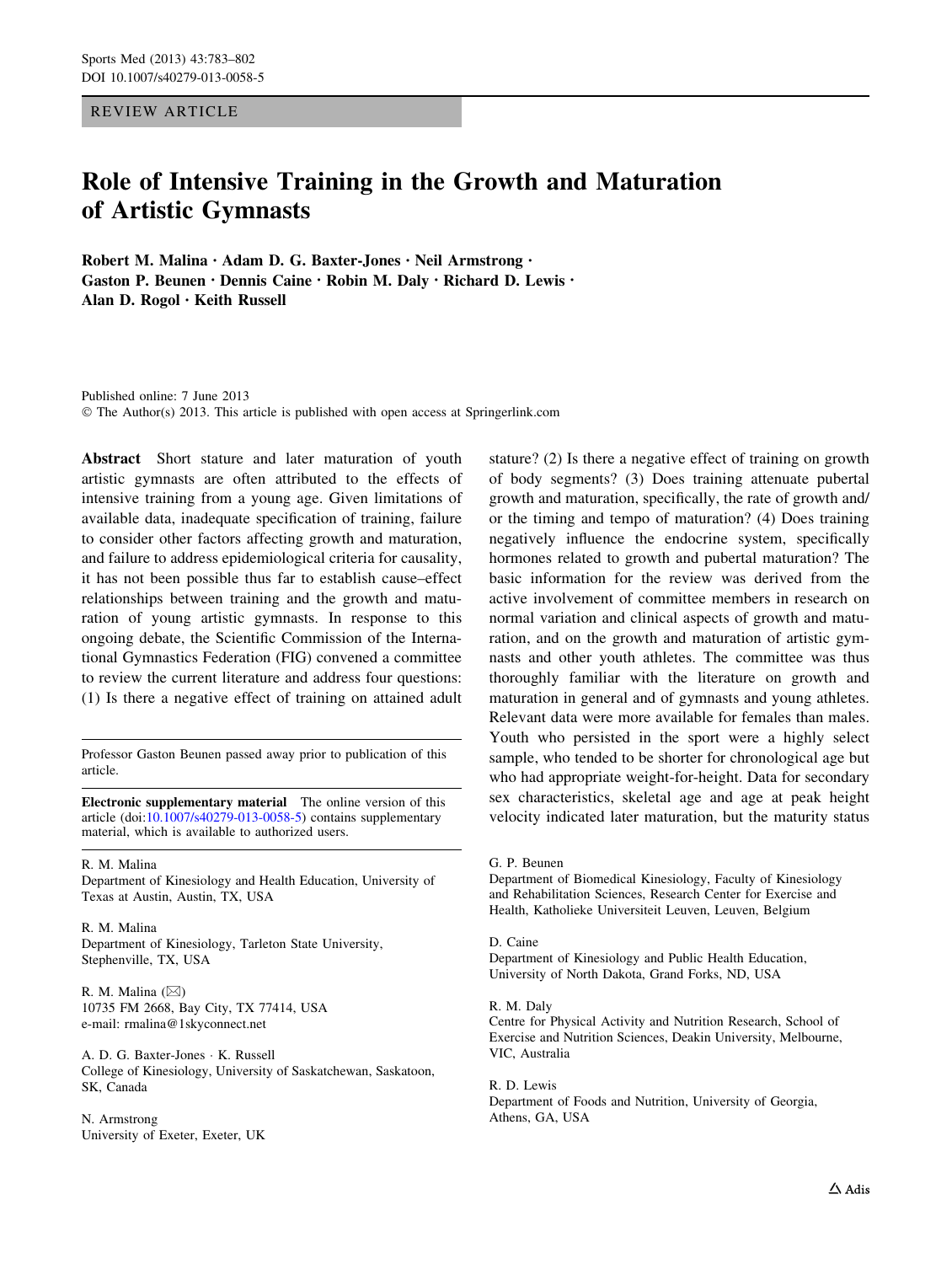of gymnasts overlapped the normal range of variability observed in the general population. Gymnasts as a group demonstrated a pattern of growth and maturation similar to that observed among short-, normal-, late-maturing individuals who were not athletes. Evidence for endocrine changes in gymnasts was inadequate for inferences relative to potential training effects. Allowing for noted limitations, the following conclusions were deemed acceptable: (1) Adult height or near adult height of female and male artistic gymnasts is not compromised by intensive gymnastics training. (2) Gymnastics training does not appear to attenuate growth of upper (sitting height) or lower (legs) body segment lengths. (3) Gymnastics training does not appear to attenuate pubertal growth and maturation, neither rate of growth nor the timing and tempo of the growth spurt. (4) Available data are inadequate to address the issue of intensive gymnastics training and alterations within the endocrine system.

# 1 Introduction

Artistic gymnasts of both sexes are characterized by short stature, later maturation and a slower tempo of growth [\[1](#page-16-0)– [3](#page-16-0)]. Female gymnasts tend to be relatively linear (ectomesomorphic) while males tend to be muscular (meso-morphic) [\[4](#page-16-0)], reflecting sex differences in physique [[5\]](#page-16-0).

A question that is consistently raised is whether the growth and maturity characteristics observed in gymnasts are a consequence of training, normal physical development or interactions between the two, e.g. accretion and hypertrophy of muscle mass during adolescence and young adulthood in males [[5\]](#page-16-0). The issue has received considerable attention since the 1970s and 1980s when Olga Korbut and Nadia Comaneci achieved success at World Championships (WC) and Olympic Games (OG) with what were perceived as physiques of pre-pubertal 'girls' in contrast to Olympians of the 1950s (Larissa Latynina) and 1960s (Vera Čáslavská). Mean ages, heights and weights of world class female artistic gymnasts declined from the mid-1960s

R. D. Lewis

A. D. Rogol Riley Hospital for Children, Indiana University School of Medicine, Indianapolis, IN, USA

A. D. Rogol Department of Pediatrics, University of Virginia, Charlottesville, VA, USA

#### K. Russell

Scientific Commission of Fédération Internationale de Gymnastique, Lausanne, Switzerland

through the 1980s [[1,](#page-16-0) [4\]](#page-16-0). Minimum age for participants was 13.0 years at the 1987 WC (Rotterdam, The Netherlands) and raised to 16.0 years at the 1997 WC (Lausanne, Switzerland). Mean ages have since increased: 16.5 (1987 WC), 17.4 (1997 WC), 18.0 (2000 OG), and 18.8 (2008 OG) years; however, heights and weights have changed little from 1987 (154 cm, 45 kg) to 2000 (152 cm, 43 kg) [\[6](#page-16-0)] and 2008 (153 cm, 45 kg) OG [[7\]](#page-16-0).

The short stature and later maturation observed in female artistic gymnasts have often been attributed to the effects of intensive gymnastics training from a young age [\[8–18](#page-16-0)]. This perhaps reflects the earlier attainment of advanced levels of training and competition among females, specifically during the interval of the adolescent growth spurt, whereas the more rigorous training for male gymnasts occurs later in the growth spurt when significant gains in muscle mass and muscular strength occur [\[5\]](#page-16-0). The size and maturation of male gymnasts have thus not been placed under similar scrutiny, although it has been suggested that their 'growth deterioration' is more marked compared with females [[16\]](#page-16-0).

It is not possible, however, to establish cause–effect relationships between training and outcome measures due to limitations of available data, inadequate specification of training, failure to consider other factors affecting growth and maturation, and failure to address epidemiological criteria for causality [\[2](#page-16-0), [3](#page-16-0), [19–22\]](#page-16-0).

In response to this ongoing debate, the Scientific Commission of the International Gymnastics Federation (FIG) convened the authors of this paper in 2011 to review the current literature and address four questions on the growth and maturation of artistic gymnasts: (1) Is there a negative effect of training on attained adult stature? (2) Is there a negative effect of training on growth of body segments? (3) Does training function to attenuate pubertal growth and maturation, specifically rate of growth and timing and tempo of maturation? (4) Does training negatively influence the endocrine system? The committee was also asked to address terminology for characterizing the growth and maturation of gymnasts and issues for further study.

The basic information used in the review is derived from the active involvement of committee members selected for their research on normal variation and clinical aspects of growth and maturation, and on the growth and maturation of artistic gymnasts and youth athletes in other sports. As a group, the committee had considerable experience in 'hands-on' research with the physical growth and biological maturation of artistic gymnasts. Several members of the committee were also reasonably well versed in the non-English literature from Germany and Eastern Europe. The committee was thus thoroughly familiar with the literature on growth and maturation in general and relative to gymnasts and young athletes of both sexes. A meta-analysis

Department of Kinesiology, University of Georgia, Athens, GA, USA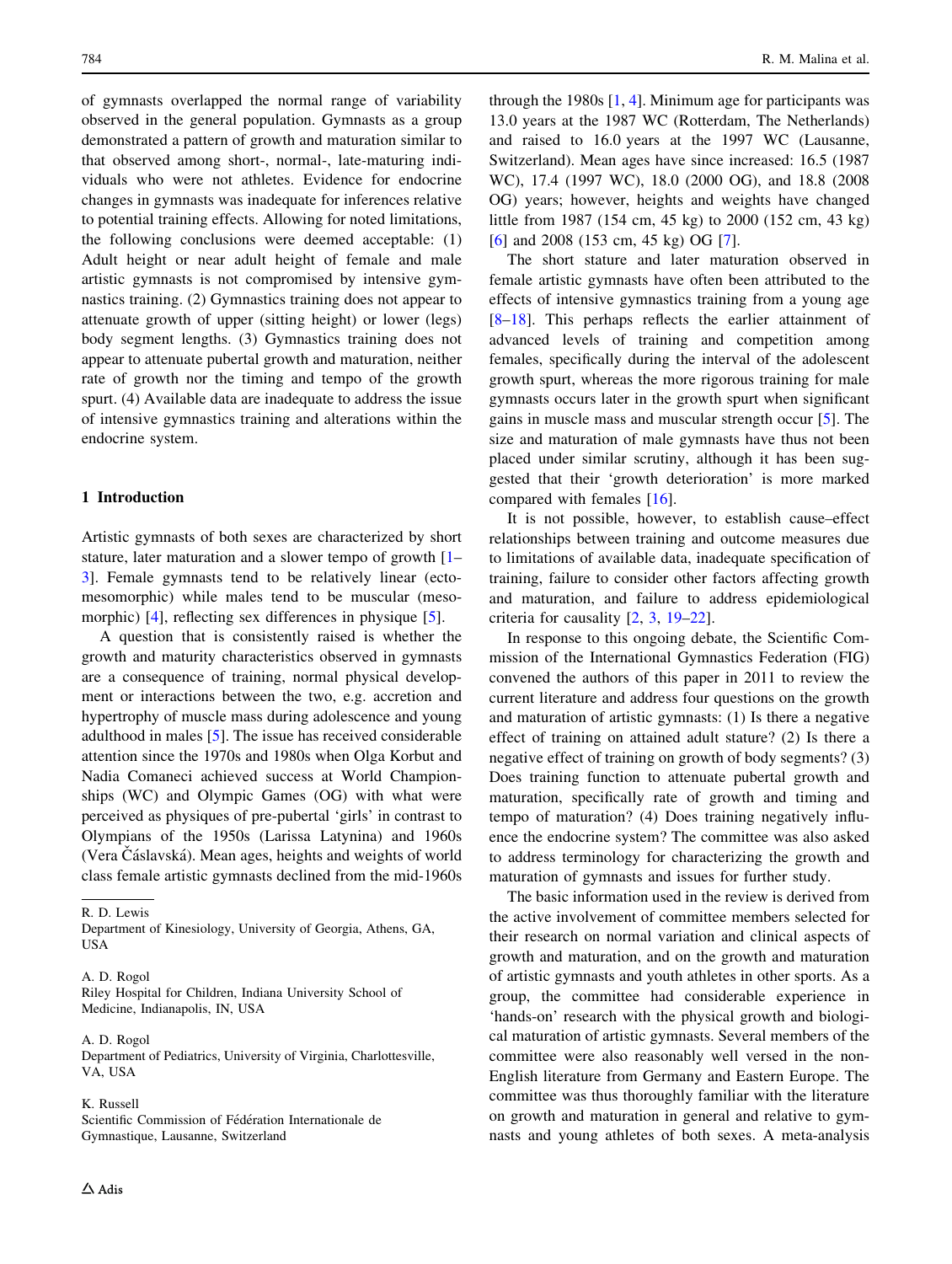was not performed due to lack of uniformity in the available literature relative to study designs, age ranges and competitive levels of gymnasts, and variables considered.

## 2 Gymnastics Training

Training is routinely described in the scientific literature as hours per week (see Supplemental Table 1 [Online Resource 1]). Studies span 30–40 years, most consider athletes 14 years of age and under, several combine athletes across a broad age range and several include gymnasts at major championships. Average time training reported by gymnasts at major championships was  $\sim$  30 h/week, but variation was considerable [\[16](#page-16-0), [17,](#page-16-0) [23\]](#page-16-0). Overall, reported weekly time in training overlaps in females and males, and increases with age and level of competition. Weekly training in gymnastics schools of the former Soviet Union increased, for example, from 8 h/week in initial training at 5–6 years of age to 32–36 h/week for elite training at 16–18 years [\[24](#page-16-0)]. Coach-recommended training 'thresholds' for select English gymnasts (Training of Young Athletes [TOYA] study, 1987–1990) [\[25](#page-16-0)] increased from 9 to 18 h/week between 8 and 16 years of age, but were less than the volume of training for youth in the former Soviet Union (Supplemental Table 1 [Online Resource 1]). English girls exceeded the coach-recommended thresholds at 8  $(61 \%)$  and 10  $(90 \%)$  years of age, but were below thresholds at 12–16 years; boys exceeded thresholds at 8 and 10 years ( $\sim 64$  %), equaled the threshold at 12 years (50 %), but were below thresholds at 14–16 years [[26\]](#page-17-0).

Training regimens evolve over time so that information reported in the literature may not be representative of elite gymnasts today. The 'optimal plan' for training elite US female gymnasts, for example, suggests two daily sessions (morning 2–3 h, afternoon 3–4 h), 6 days per week [\[27](#page-17-0)]. Allowing for age (junior pre-elite 11–14 years, junior elite 11–15 years, senior elite  $\geq$ 16 years), the 'optimal plan; translates to 30–42 h/week plus 1 h of dance training at least twice per week by a dance professional familiar with needs of artistic gymnastics.

Intensity of training, in contrast to time, is more relevant to the questions of interest, but criteria for intensive training are lacking. Estimated energy costs (METs) of gymnastics for youth vary with level of effort: light, 3.0; moderate, 4.0; hard, 5.0 METs [\[28](#page-17-0), [29](#page-17-0)]. Specific training activities are not ordinarily reported – warm-up, stretching, strength training, instruction and repetition of specific skills and routines, rest between repetitions, dance and choreography, and others, and little attention is given to the differences in the sport for females and males.

Several more specific approaches to document training among young gymnasts have also been used [[8,](#page-16-0) [24](#page-16-0), [30–32](#page-17-0)].

Video and direct observations of classes for girls 4–8 years of age indicated, on average (mean  $\pm$  standard deviation),  $1.2 \pm 0.6$  and  $7.9 \pm 3.1$  h/week, and 63 and 259 h per year, respectively, in low- and high-level classes [[30\]](#page-17-0). The latter, however, included greater variability and complexity of gymnastics elements.

Practice protocols of select Polish youth gymnasts (four females, 12–14 and four males, 13–15 years of age) were followed for 19 and 22 weeks, respectively, in 1973 (see Supplemental Table 2 [Online Resource 1]) [\[8](#page-16-0)]. Allowing for small samples, females had more sessions (7.6  $\pm$  1.8 vs.)  $6.0 \pm 1.5$ ) and did more repetitions  $(3,408 \pm 795$  vs.  $2,980 \pm 1,114$ ) per week than males, while males trained more hours per week (30  $\pm$  8 vs. 23  $\pm$  5) and at a somewhat greater estimated intensity  $(3.6 \pm 0.6 \text{ vs. } 3.3 \pm 0.5)$  than females. Intensity was based on a weighted score for the total number of low-, moderate- and high-intensity gymnastic elements per unit time. Adolescent girls had more hours, sessions and repetitions than Polish national team members, but the latter trained at a greater intensity. Weekly repetitions and training intensity of the adolescent boys were higher than estimates for first class youth gymnasts in the former Soviet Union [[8\]](#page-16-0). By comparison, elite and advanced US female youth gymnasts in the 1980s trained 20–27 h per week through the year [\[33\]](#page-17-0), while contemporary elite level gymnasts train 20–30 h per week, 45–48 weeks per year (Russell K, unpublished observations).

Gymnastics training is more complex than hours per week or number of repetitions. The program of gymnastics schools in the former Soviet Union illustrates a variety of activities and changing emphasis with increasing age (Supplemental Table 3 [Online Resource 1]) [\[24](#page-16-0)]. Time spent in specific activities varies with age and level in gymnastics. Although dating to the 1980s, the programme highlights time distribution and shifting emphases in specific training activities.

Detailed observations of training load and intensity among high level Australian male gymnasts  $(10.5 \pm 0.9$  years of age) in the 1990s provide additional insights. Eight sessions were videotaped during three training phases: routine development (RD), pre-competition (PC), and strength and conditioning (SC). Heart rate was also monitored. Impacts (loads) for the upper and lower extremities were calculated and ground reaction forces for common activities were measured [[31,](#page-17-0) [32](#page-17-0)]. About 63 % of total training time was devoted to rest or recovery. Work-rest ratios varied among RD 1:1.78; PC 1:1.94, and SC 1:1.44. Mean heart rate was 127.5 beats per minute (bpm), and varied with apparatus and training phase. Transient peak rates ranged from 158 to 184 bpm on the high bar and 171 to 184 bpm on the parallel bars. Mean heart rate was  $\sim 60$  to  $\sim$  65 % of maximal values in children [\[31](#page-17-0)]. Mean number of impact loads varied between 102 and 217 per session. Static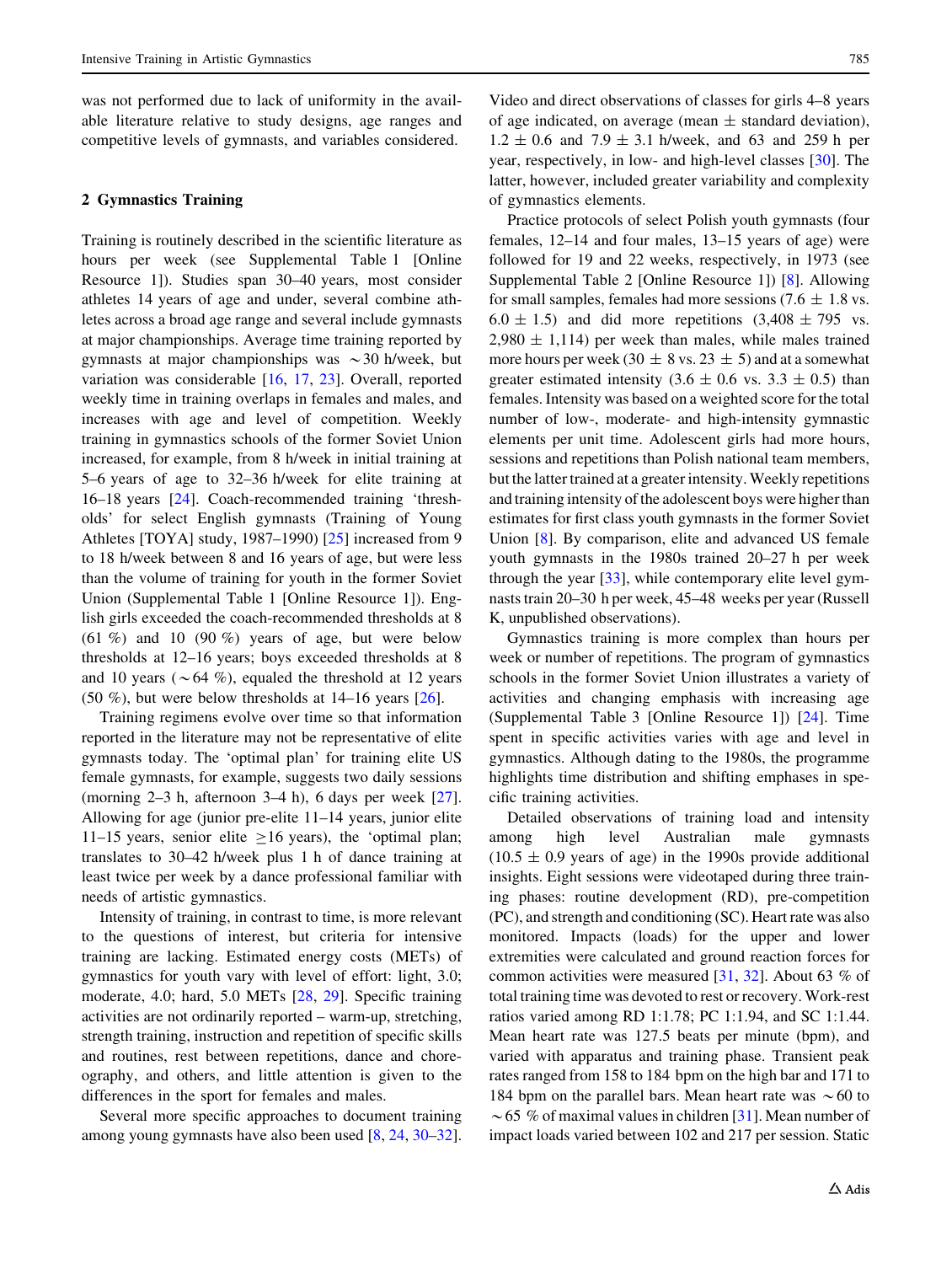support loading on the hands/wrists averaged 11–16 min, while swinging on bars averaged 4.5 min per session. Peak vertical ground reaction forces on the upper extremities ranged between 1.5 and 3.6 times body weight; corresponding peak forces on the lower extremities ranged between 3.7 and 10.4 times body weight [\[32](#page-17-0)].

#### 2.1 Summary

Hours per week provide limited information about demands placed upon young artistic gymnasts. Hours training include considerable 'down time' or reduced activity associated with instruction, waiting between repetitions, recovery, nutrition breaks, etc. Specific emphases and intensities of training vary among individuals, with age and competitive level, during the season, and among coaches. Training loads and sequencing of training activities are highly variable among individuals, which limit comparisons. Variation among individuals in responsiveness to gymnastics training has not been systematically considered. Responsiveness to training is an individual characteristic that has a genotypic component [\[34](#page-17-0)].

Differences among studies and individual athletes, seasonal variation and lack of information correlating hours per week with indicators of growth and maturation preclude establishing a threshold of training time within which to evaluate available data. If in fact a training threshold does exist, it is likely to be highly individual. Moreover, information relating training to gymnastics performance is lacking. Involvement in other physical activities also merits consideration. More than one-half of female gymnasts (levels 4–10, USA Gymnastics) reported participation in other sports with little variation by competitive level [\[35](#page-17-0)], while mixed-longitudinal samples of female gymnasts and non-gymnasts did not differ in habitual physical activity from 4 to 10 years of age [[36\]](#page-17-0).

#### 3 Early Growth, Parent Size

It is often stated that athletes are born and made, highlighting the importance of inherited phenotypic characteristics in addition to possible effects of training. For example, birth lengths and weights of female gymnasts do not differ from swimmers and school girls [\[37–39](#page-17-0)]. Although recreational and select gymnasts of both sexes are shorter than average before beginning intensive training [\[30](#page-17-0), [36,](#page-17-0) [39,](#page-17-0) [40](#page-17-0)], their heights are, on average, within the normal range. Gymnasts of both sexes also have shorter parents than the general population or athletes in other sports [\[8](#page-16-0), [39–43\]](#page-17-0), but there are exceptions [[44\]](#page-17-0). Given familial aggregation of height [[5,](#page-16-0) [34\]](#page-17-0), shortness probably represents a familial characteristic.

#### 4 Selectivity, Differential Dropout

Consistent with other sports, artistic gymnastics is very selective. Among level 9 and 10 gymnasts, only 79 of 4,932 women (1.6 %) and 136 of 1,418 men (9.6 %) were classified elite by USA Gymnastics in 2009 [\[45](#page-17-0)].

Select Polish female gymnasts [\[8](#page-16-0)] who persisted in the sport ( $n = 5$ ) were, on average, shorter from 12 to 15 years and lighter from 12 to 17 years of age than those who dropped out  $(n = 4)$ . The difference persisted at 17 years of age but was not significant: persist,  $17.0 \pm 1.1$  years,  $158.2 \pm 2.5$  cm; dropout,  $17.5 \pm 0.7$  years,  $159.2 \pm 1.5$ 5.6 cm. Peak height velocity (PHV) and menarche occurred slightly, but not significantly, later in continuing gymnasts compared with dropouts: PHV,  $13.3 \pm 1.0$  and  $13.1 \pm 0.8$  years ( $n = 3$ ), and menarche,  $15.2 \pm 1.2$  and  $15.0 \pm 0.4$  years of age, respectively [[2,](#page-16-0) [8](#page-16-0)]. Polish male gymnasts who persisted  $(n = 7)$  were, on average, shorter than those who dropped out  $(n = 8)$  from 12–18 years of age, but differences in weight between groups were not consistent. Height differences continued in late adolescence but were not significant: persist,  $18.2 \pm 0.7$  years,  $166.0 \pm 4.8$  cm; dropout,  $17.9 \pm 0.8$  years,  $167.9 \pm 3.4$ cm. PHV occurred earlier in dropouts  $(14.6 \pm 0.8 \text{ years})$ than in those who continued (15.2  $\pm$  0.7 years) [[2,](#page-16-0) [8](#page-16-0)].

Among elite Swiss females gymnasts, dropouts  $(n = 12)$  were taller, heavier and advanced in skeletal age  $(SA)$  at baseline  $(7-14 \text{ years})$  compared to those who persisted ( $n = 12$ ), and attained menarche earlier (13.7 vs 14.9 years; variance statistics not reported). Mean heights and weights did not differ significantly at 16–19 years (mean 17.0 years): persist 165.6 cm, 55.6 kg; dropout 167.5 cm, 56.7 kg [[44\]](#page-17-0). Dropouts were older and advanced in SA compared with continuing Belgian female gymnasts, but controlling for chronological age (CA), the groups did not differ in anthropometry and items of the European Test of Physical Fitness (EUROFIT) battery [\[46](#page-17-0), [47](#page-17-0)]. Age also differentiated between Canadian continuing gymnasts and dropouts; the latter were significantly older [[48\]](#page-17-0).

Gymnasts of both sexes who persist in the sport through adolescence are as a group shorter and later maturing than those who dropout. The available literature does not permit conclusions whether dropouts were self-selected or selectively excluded. Behavioural factors have been implicated in dropping out, but not specified [[48\]](#page-17-0).

#### 4.1 Summary

Evidence suggests that gymnasts as a group, though somewhat shorter than average on entering the sport (4–6 years of age), have heights within the normal range. Those who persist in the sport tend to be shorter leading to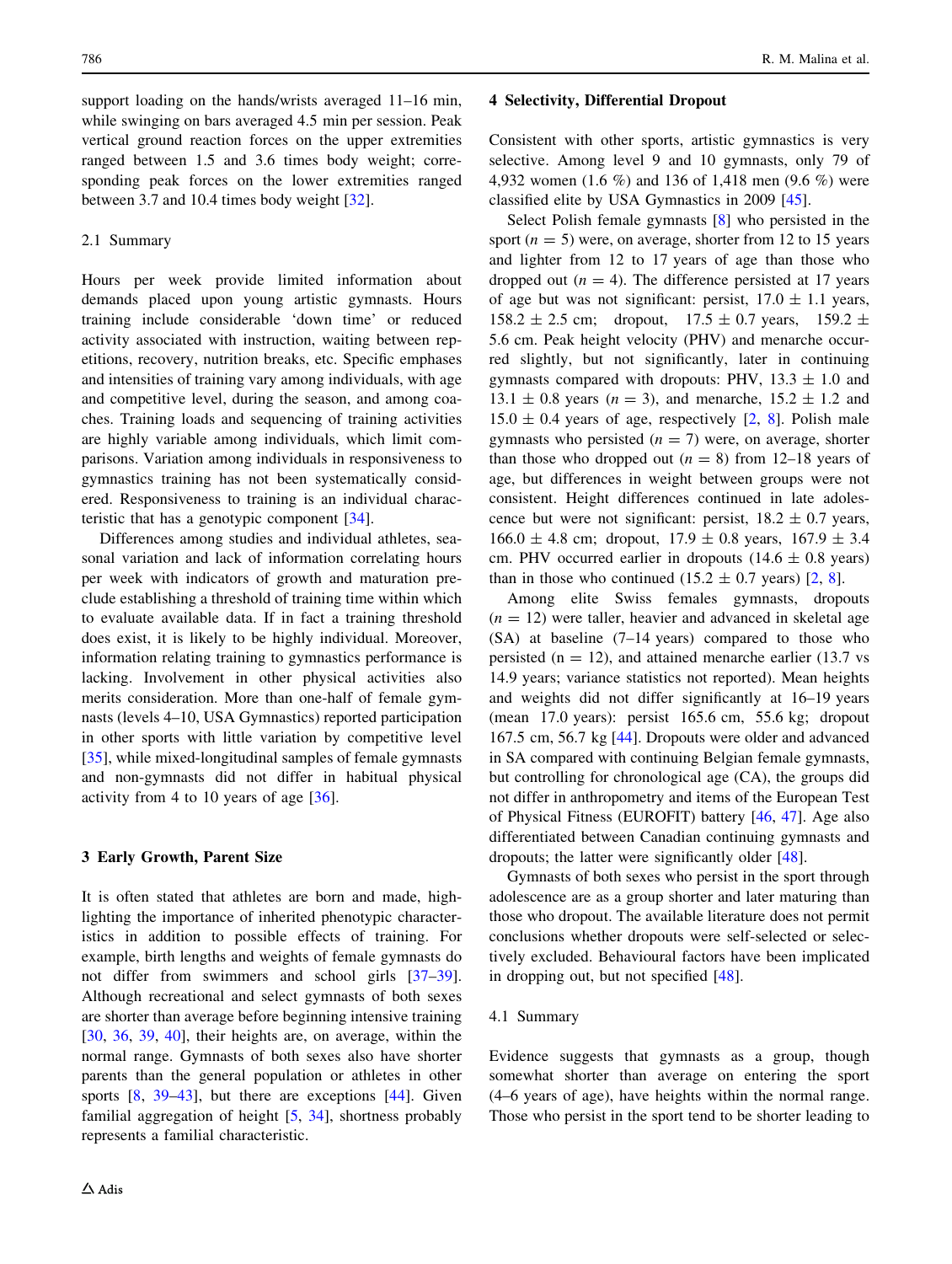the question of whether elite gymnasts are a self-selected group or are selected by others based on shorter stature.

## 5 Growth Status and Adult Stature

To answer the question of whether adult stature is compromised, three related issues require consideration: (1) When is mature (adult) stature attained? (2) What are the adult heights of short-, late-maturing youth who are not athletes? (3) How accurate are prediction equations for height applied to short youth or short youth with delayed puberty or later SA relative to CA?

The two criteria for defining adult stature in longitudinal studies are (1) four successive 6-monthly increments  $\leq 0.5$  cm and (2) an annual increment  $\leq 1.0$  cm (Supplemental Table 4 [Online Resource 1]). Median ages at attaining adult stature vary between criteria within sexes. Depending on criterion, some girls attain adult stature as early as 14 years of age, whereas some youth, boys more so than girls, do not attain adult stature until their early 20s [\[49](#page-17-0)]. With few exceptions, longitudinal studies of gymnasts are typically discontinued by 16–17 years; hence, it is difficult to ascertain whether or not adult stature has been attained.

Most samples of artistic gymnasts of both sexes present age-group-specific mean heights that track along or below the tenth percentiles of US growth charts and display growth curves, pubertal development and SAs characteristic of later maturation during adolescence  $[1, 3]$  $[1, 3]$  $[1, 3]$  $[1, 3]$ . As such, the growth and pubertal characteristics of short-, latematuring youth who are not athletes merit consideration [\[50–53](#page-17-0)]. Four groups were identified. First, short-, normal-, late-maturing youth from the combined samples for six major longitudinal studies in the US were defined as having heights less than the tenth percentiles of the US growth charts for at least two successive examinations between 3 and 18 years of age, SA at least one standard deviation less than CA, and free of disease [\[50](#page-17-0)]. Second, late-maturing youth with short parents from the Wrocław Growth Study (Poland) were defined by a difference between SA and CA in the lowest tertile at 12 years of age in girls and 14 years of age in boys in the respective longitudinal samples and a mid-parent height in the lowest tertile for girls and boys, respectively, in the longitudinal samples (Koziel S, personal communication for girl's data) [[51\]](#page-17-0). Third, youth from nine European pediatric clinics with idiopathic short stature that were defined by a height below two standard deviations of population-specific means and absence of detectable causes [[52\]](#page-17-0). Fourth, German youth with short stature and constitutional delay were defined by a height at initial observation below age- and sex-specific third percentiles for West German children, SA 2 or more years

later than CA, absence of known causes of short stature, and age at follow-up  $>18$  years in girls and  $>20$  years in boys [\[53](#page-17-0)]. Numbers of youth in the respective samples are indicated subsequently in tables comparing young adult heights and ages at peak height velocity (PHV) with values for artistic gymnasts.

Few longitudinal studies of gymnasts include adult or near adult height. Adult height is often 'predicted' and height attained at or near adulthood is compared with 'predicted mature height'. Commonly used prediction equations require SA: Bayley–Pinneau (BP), Tanner-Whitehouse mark II (TW mark II) and Roche–Wainer– Thissen (RWT) [[5\]](#page-16-0). Mid-parent target height (MPTH) requires parental heights and has an error of  $\pm 10$  cm. Accuracy of parental heights is a source of error, while accuracy of prediction equations with short youth is also important. Among short-, normal-, slow-maturing youth, mean prediction errors vary between  $2.3$  and  $-0.8$  cm in girls and 1.7 and  $-0.5$  cm in boys [\[50](#page-17-0)]. For youth with short stature and constitutional delay, mean errors range from  $-2.1$  to 2.6 cm in females and  $-7.1$  to 3.1 cm in males [\[53](#page-17-0)].

Late adolescent and young adult heights, and predicted adult heights of female gymnasts are summarized in Table [1](#page-5-0) with corresponding data for several samples of short non-athletes. Studies reporting only standard deviation scores were excluded. Mean measured heights (and standard deviations) of active late adolescent/young adult gymnasts and collegiate and retired gymnasts, and mean predicted adult heights of gymnasts overlap considerably. Mean predicted heights of gymnasts with four different protocols (MPTH, BP, TW mark II, RWT) are within the same range [[38\]](#page-17-0). Young adult heights of gymnasts also overlap those of other short females who are not athletes.

Corresponding data for male gymnasts and several samples of short non-athletes are shown in Table [2.](#page-6-0) Mean measured and predicted adult heights (and standard deviations) of gymnasts overlap, but mean predicted heights are more variable. Late adolescent growth in nine members of the Canadian team should be noted; mean height at 24 years of age was 2.4 cm greater than at 18 years [\[54](#page-17-0)]. Adult heights of male gymnasts overlap those of other short males who are not athletes.

Parent–child similarities in height and inter-generational differences between parents and children should also be noted. Late adolescent heights of eight Polish female gymnasts were strongly correlated with parent heights (mothers,  $r = 0.52$ ; fathers,  $r = 0.41$ ), but those of 14 males were not correlated (fathers,  $r = -0.11$ ; mothers,  $r = -0.00<sup>1</sup>$ ). The situation in Poland at the time of the

<sup>1</sup> Calculated from raw data reported in Ziemilska [\[8](#page-16-0)]. Many of the results are reported in Malina [[2\]](#page-16-0).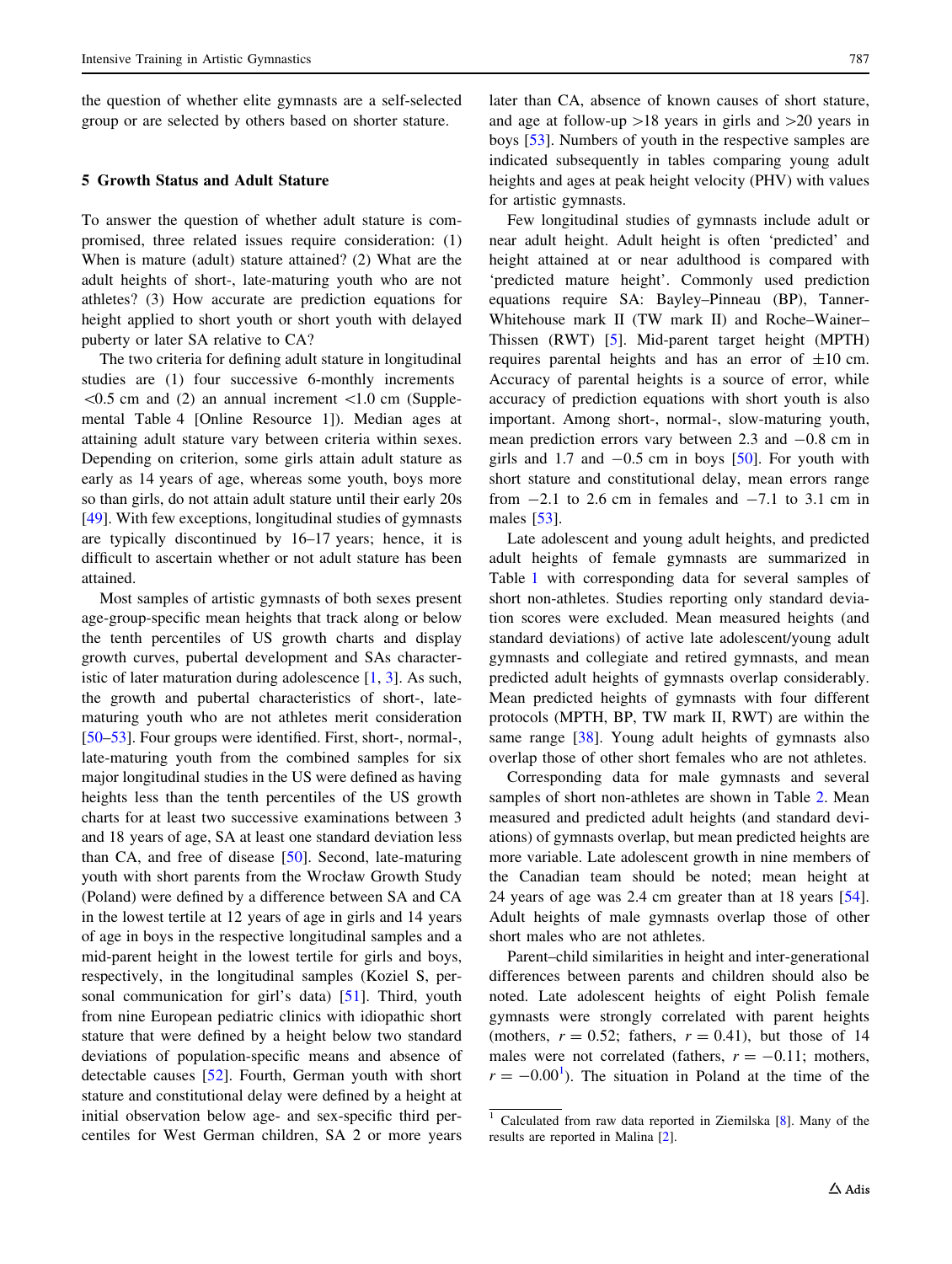| Study                               | Groups                                                       | No. of<br>subjects | Age<br>(years) <sup>a</sup> | Measured<br>height $(cm)a$ | Predicted<br>height (cm) <sup>a</sup> | Prediction methods                  |
|-------------------------------------|--------------------------------------------------------------|--------------------|-----------------------------|----------------------------|---------------------------------------|-------------------------------------|
| <b>Gymnasts</b>                     |                                                              |                    |                             |                            |                                       |                                     |
| Ziemilska [8]                       | Polish elite youth                                           | 8                  | $17.4 \pm 0.9$              | $158.3 \pm 4.0$            | $161.2 \pm 2.2$<br>$159.4 \pm 3.4$    | Prokopec [119]<br>MPTH <sup>b</sup> |
|                                     | Polish national team, 1970                                   | 17                 | $18.1 \pm 2.3$              | $159.5 \pm 6.1$            |                                       |                                     |
|                                     | Polish national team, 1978                                   | 10                 | $17.2 \pm 3.2$              | $157.4 \pm 2.2$            |                                       |                                     |
| Caldarone et al. [59]               | European Junior<br>Championship 1984                         | 52                 | $14.0 \pm 0.9$              |                            | $153.9 \pm 5.3$                       | Mean of BP, RWT,<br>TW mark II      |
| Theintz et al. $[12, 38]$           | Swiss elite                                                  | 22                 |                             |                            | $159.6 \pm 4.4$                       | TW mark II                          |
|                                     |                                                              |                    |                             |                            | $160.6 \pm 4.5$                       | <b>MPTH</b>                         |
| Tönz et al. [44]                    | Swiss junior elite                                           | 24                 | $16 - 19$                   | $166.3 \pm 5.3$            |                                       |                                     |
| Claessens [120]                     | World Championship 1987                                      | 31                 | $17.5 \pm 0.3$              | $156.8 \pm 6.2$            |                                       |                                     |
|                                     |                                                              | 10                 | $18.4 \pm 0.3$              | $156.4 \pm 4.9$            |                                       |                                     |
|                                     |                                                              | 24                 | $20.1 \pm 1.1$              | $155.1 \pm 5.8$            |                                       |                                     |
| Weimann et al. [69]                 | German elite                                                 | 22                 | $13.6 \pm 1.0$              |                            | $161.5 \pm 3.5$                       | <b>MPTH</b>                         |
|                                     |                                                              |                    |                             |                            | $158.0 \pm 6.2$                       | <b>BP</b>                           |
| Georgopoulos et al. [23]            | World Championship<br>1999-2001                              | 142                | $17.3 \pm 1.9$              | $154.4 \pm 6.6$            | $161.1 \pm 4.7$                       | <b>MPTH</b>                         |
| Malina R, unpublished data          | <b>US Junior-Senior National</b>                             | 11                 | $17.4 \pm 0.3$              | $155.4 \pm 4.5$            |                                       |                                     |
|                                     |                                                              | 5                  | $19.3 \pm 2.2$              | $155.4 \pm 6.4$            |                                       |                                     |
| Official Website of the Beijing     | Beijing Olympic Games                                        | 24                 | $17.9 \pm 0.6$              | $155.0 \pm 7.5$            |                                       |                                     |
| Olympic Games [7]                   | $2008^{\circ}$                                               | 23                 | $22.3 \pm 3.2$              | $154.8 \pm 7.4$            |                                       |                                     |
| Kirchner et al. $[121]$             | US collegiate                                                | 26                 | $19.7 \pm 1.0$              | $158.0 \pm 5.6$            |                                       |                                     |
| Bass et al. $[66]$                  | Australian elite, retired                                    | 36                 | $25.0 \pm 5.4$              | $163.4 \pm 4.8$            |                                       |                                     |
| Pollock et al. [122]                | US collegiate, retired                                       | 16                 | $36.1 \pm 3.5$              | $162.4 \pm 6.1$            |                                       |                                     |
| Erlandson et al. [42]               | English elite, follow-up                                     | 38                 | $21 - 29$                   | $162.4 \pm 5.9$            | $162.8 \pm 5.6$                       | <b>MPTH</b>                         |
| <b>Non-Gymnasts</b>                 |                                                              |                    |                             |                            |                                       |                                     |
| Khamis and Roche [50]               | US, short normal, slow<br>maturing <sup>d</sup>              | 44                 | 18.0                        | $158.5 \pm 3.9$            |                                       |                                     |
| Koziel S, personal<br>communication | Polish, normal, late<br>maturing, short parents <sup>e</sup> | 31                 |                             |                            | $155.1 \pm 4.8$                       | Preece-Baines<br>Model 1            |
| Brämswig et al. [53]                | German, short stature,<br>constitutional delay <sup>f</sup>  | 32                 | $21.1 \pm 2.0$              | $157.8 \pm 4.2$            |                                       |                                     |

<span id="page-5-0"></span>Table 1 Measured and predicted mature (adult) heights of late adolescent and young adult female artistic gymnasts and short female nonathletes

BP Bayley–Pinneau, CA chronological age, MPTH midparent target height, RWT Roche–Wainer–Thissen, SA skeletal age, SD standard deviation, TW mark II Tanner–Whitehouse mark II

 $a$  Data are presented as mean, range and mean  $\pm$  SD where stated

 $<sup>b</sup>$  Calculated from individual data reported in Ziemilska [[8\]](#page-16-0)</sup>

 $c$  Calculated in two age groups, 17–18 and 19+ years from heights reported on the official Beijing Olympic Games website [\[7](#page-16-0)]. CA were from birth dates reported on the official website as of 8 August 2008

 $d$  Height <10th percentiles of US reference data and SA at least one SD less than CA [[50](#page-17-0)]

<sup>e</sup> Normal, late maturing (SA at CA of 12) with short parents (midparent height)

 $f$  Heights less than 2 SD of the reference [[53](#page-17-0)]

study (1970s) requires consideration. Gymnasts were aged 11–12 years at the study's initiation. Assuming their parents were in their 30s, they would have been born before, during and/or shortly after World War II. Heights of fathers of gymnasts ( $n = 22$ , 168.6  $\pm$  5.1 cm) and non-athletes  $(n = 24, 169.4 \pm 5.0 \text{ cm})$  were, on average, similar to a national sample of 19-year-old conscripts measured in 1965 (born in 1946, 170.5  $\pm$  5.9 cm), but shorter than conscripts surveyed in 1975 (born in 1956,  $173.2 \pm 6.3$  cm) [[55\]](#page-17-0). The study was done in Warsaw,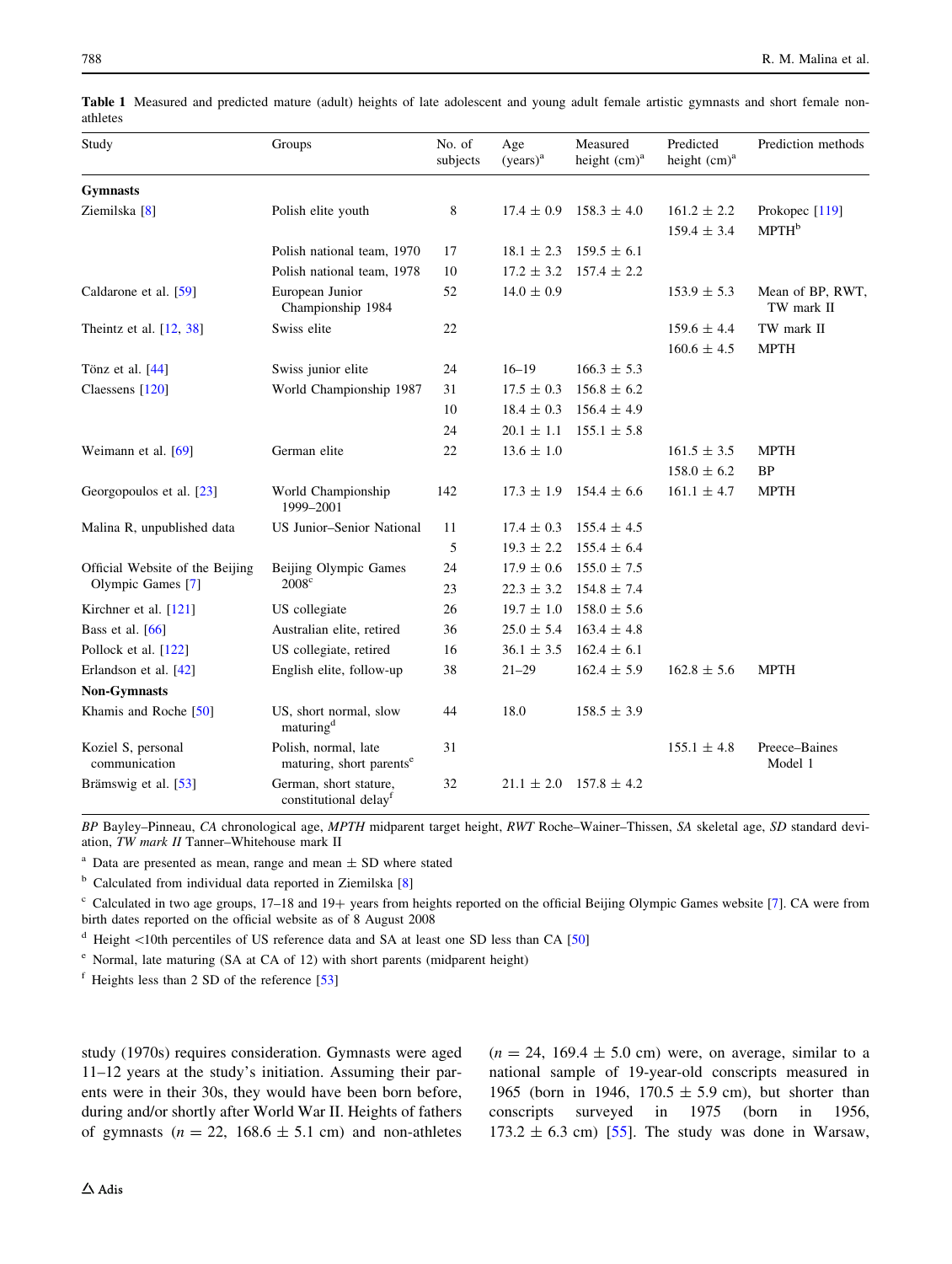<span id="page-6-0"></span>Table 2 Measured and predicted mature (adult) heights of late adolescent and young adult male artistic gymnasts and short male non-athletes

| Study                               | Groups                                                       | No. of<br>subjects | Age<br>$(years)^a$ | Measured<br>height $(cm)^a$ | Predicted<br>height $(cm)a$        | Prediction methods                  |
|-------------------------------------|--------------------------------------------------------------|--------------------|--------------------|-----------------------------|------------------------------------|-------------------------------------|
| <b>Gymnasts</b>                     |                                                              |                    |                    |                             |                                    |                                     |
| Ziemilska [8]                       | Polish elite youth                                           | 14                 | $18.0 \pm 0.8$     | $166.8 \pm 4.2$             | $171.0 \pm 1.4$<br>$170.4 \pm 1.7$ | Prokopec [119]<br>MPTH <sup>b</sup> |
|                                     | Polish national team, 1970                                   | 14                 | $22.3 \pm 3.9$     | $168.6 \pm 3.4$             |                                    |                                     |
|                                     | Polish national team, 1978                                   | 11                 | $24.6 \pm 3.2$     | $166.8 \pm 5.0$             |                                    |                                     |
| Caldarone et al. [60]               | European junior                                              | 47                 | $17.1 \pm 0.9$     |                             | $168.1 \pm 5.8$                    | Mean of BP, RWT,                    |
|                                     | championship 1984                                            | 18                 | 17                 | $167.5 \pm 5.2$             |                                    | TW mark II                          |
|                                     |                                                              | 10                 | 18                 | $169.1 \pm 4.0$             |                                    |                                     |
| Faria and Faria [123]               | US junior National, Class I                                  | 24                 | $16.9 \pm 0.1$     | $171.1 \pm 8.1$             |                                    |                                     |
| Jancarik and Salmela                | Canada, national team,<br>longitudinal                       | 9                  | 17.8               | $165.4 \pm 5.1$             |                                    |                                     |
| $\left[54\right]$                   |                                                              |                    | 23.9               | $167.8 \pm 3.5$             |                                    |                                     |
| Claessens et al. $[112]$            | World Championship 1987                                      | 165                | $21.9 \pm 2.4$     | $167.0 \pm 6.3$             |                                    |                                     |
| Markou et al. [17]                  | European Championship<br>$2002^{\circ}$                      | 68                 | $17.0 \pm 1.0$     | $167.0 \pm 6.0$             |                                    |                                     |
| Österback and                       | Finland, regular participants<br>$(5 \pm 2 \text{ years})$   | 17                 | $12.5 \pm 0.7$     |                             | $176.0 \pm 6.1$                    | $BP^c$                              |
| Viitasalo [124]                     |                                                              | 9                  | $16.7 \pm 1.2$     |                             | $174.1 \pm 4.4$                    |                                     |
| Baxter-Jones et al. [43]            | English elite                                                |                    |                    |                             | $174.8 \pm 4.3$                    | MPTH <sup>c</sup>                   |
| Weimann et al. [69]                 | German elite                                                 | 18                 | $12.4 \pm 1.6$     |                             | $175.1 \pm 6.7$                    | <b>MPTH<sup>c</sup></b>             |
|                                     |                                                              |                    |                    |                             | $179.0 \pm 9.0$                    | BP <sup>c</sup>                     |
| Irurtia Amigo et al.<br>[73]        | Spanish elite, mixed-<br>longitudinal                        | 17                 | $19.1 \pm 0.3$     | $170.1 \pm 6.21$            | 169.9                              | Preece-Baines<br>Model 1            |
| Non-gymnasts                        |                                                              |                    |                    |                             |                                    |                                     |
| Khamis and Roche [50]               | US, short normal, slow<br>maturing <sup>d</sup>              | 36                 | 18.0               | $168.4 \pm 4.3$             |                                    |                                     |
| Koziel S, personal<br>communication | Polish, normal, late maturing,<br>short parents <sup>e</sup> | 18                 |                    |                             | $168.0 \pm 6.2$                    | Preece-Baines<br>Model 1            |
| Brämswig et al. [53]                | German, short stature,<br>constitutional delay <sup>t</sup>  | 37                 | $23.1 \pm 2.0$     | $170.4 \pm 5.4$             |                                    |                                     |

BP Bayley–Pinneau, CA chronological age, MPTH midparent target height, RWT Roche–Wainer–Thissen, SA skeletal age, SD standard deviation, TW mark II Tanner-Whitehouse mark II

<sup>a</sup> Data are presented as mean and mean  $\pm$  SD where stated

 $<sup>b</sup>$  Calculated from individual data reported in Ziemilska [[8\]](#page-16-0)</sup>

 $\degree$  The sample was limited to gymnasts with SAs <18 years, i.e. skeletally mature gymnasts were excluded

 $d$  Height <10th percentiles of US reference data and SA at least 1 SD less than CA [[50](#page-17-0)]

<sup>e</sup> Normal, late maturing youth (SA at a CA of 14 years) with short parents (midparent height) [\[51](#page-17-0)]

 $<sup>f</sup>$  Heights less than 2 SD of the reference [[53](#page-17-0)]</sup>

Poland; conscripts from large cities were significantly taller than those from towns and rural areas [\[56](#page-17-0)].

#### 5.1 Summary

Is there a negative effect of intensive gymnastics training on attained adult stature? Available evidence does not support the suggestion that adult height or near adult height of female and male artistic gymnasts is compromised by intensive gymnastics training at young ages or during the pubertal growth spurt. To answer this question definitively,

## 6 Growth of Body Segments

into the early 20s.

Gymnasts of both sexes have been described as selected for short limbs [\[11](#page-16-0), [41\]](#page-17-0), and/or having relatively short legs for height [\[57](#page-17-0)] or stunted growth of the legs [[11](#page-16-0), [12](#page-16-0)]. Information on growth of body segments among artistic gymnasts is limited and focuses mainly on upper (sitting height) and lower (leg length) segments per se, and sitting height/

late adolescent growth of gymnasts should be monitored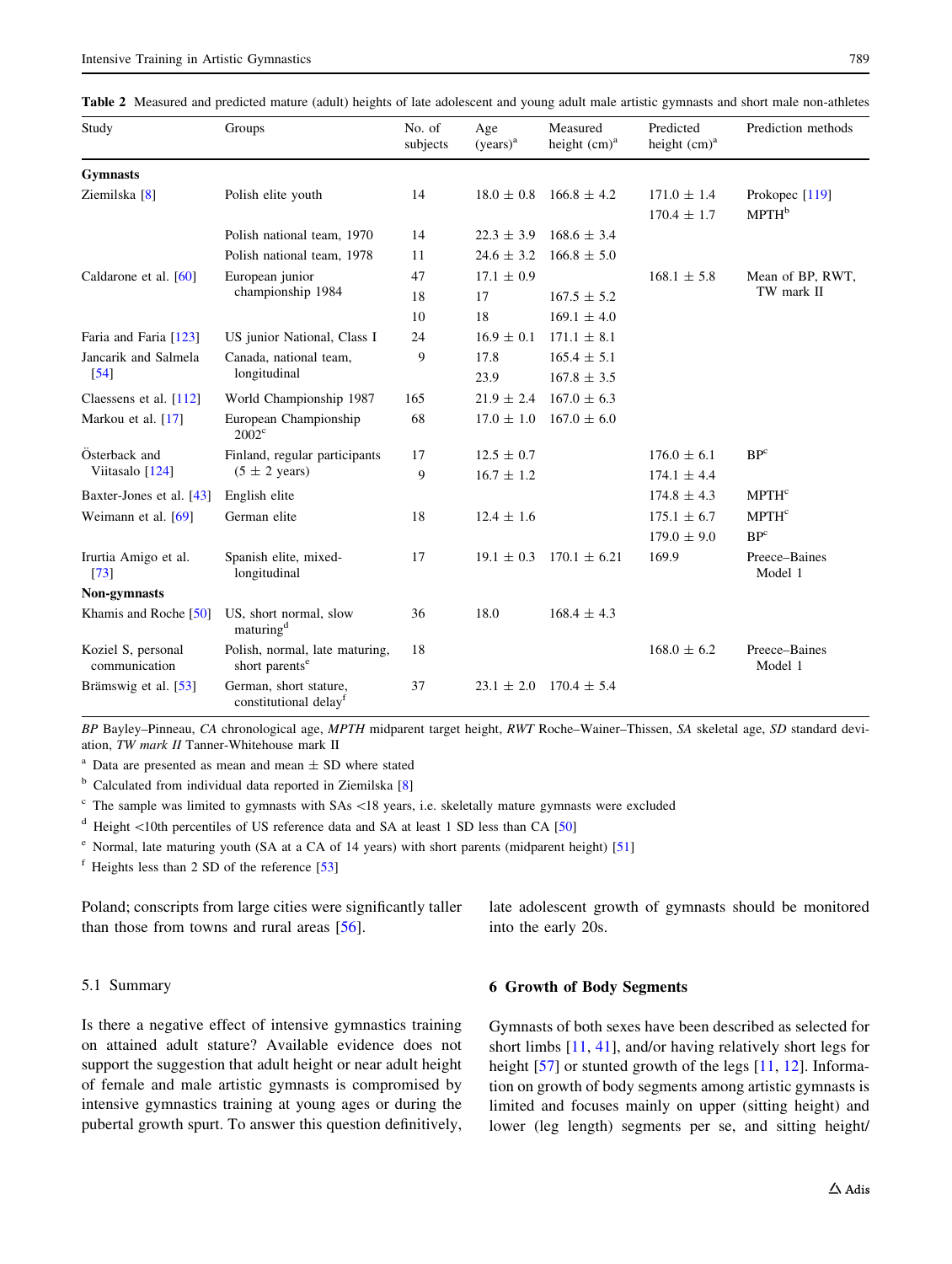standing height or sitting height/leg length ratios. Leg (subischial) length is derived as stature minus sitting height, but measurement or estimation of leg length is not always explicitly specified. Information on growth and proportions of upper extremity segments of gymnasts is lacking.

In a short-term mixed-longitudinal study of Swiss female gymnasts, mean leg length increased linearly from SAs of 10–12 years and did not change across SAs 12–16 years, while sitting height increased linearly with SA from 10 to 16 years [\[12](#page-16-0)]. Leg length and sitting height of Swiss swimmers, in contrast, increased with SA from 10 to 16 years. The lower sitting height/leg length ratio of gymnasts  $(1.054 \pm 0.005)$  compared with swimmers  $(1.100 \pm 0.005)$ was attributed to 'marked stunting of leg length growth' with intensive gymnastics training [[12\]](#page-16-0). CA was not considered. Girls with the same SAs but different CAs, or the same CAs and different SAs, differ in proportions (below). Corresponding ratios for Belgian (calculated after Thomis et al. [\[58](#page-17-0)]) and US (Malina R, unpublished data) gymnasts 10–16 years of age were 1.086  $\pm$  0.005 and 1.100  $\pm$  0.010, respectively, while unusually low ratios were reported for gymnasts at the 1984 European Junior Championship,  $0.94 \pm 0.06$  in females 11–15 years [[59\]](#page-17-0), and  $0.89 \pm 0.43$ in males  $15-17$  years  $[60]$  $[60]$ .

The sitting height/height ratio is regularly used as an indicator of relative leg length in growth studies [\[5](#page-16-0)]. The ratio declines from infancy through childhood, reaches a nadir circa 10–12 years in girls and 12–14 years in boys, and increases into late adolescence. The nadir corresponds to earlier adolescent growth in the legs and the late increase corresponds to continued growth of the trunk. Mean sitting height/height ratios for four samples of elite female gymnasts overlapped a reference sample of American White youth aged 10–17 years (Table 3), indicating, on average, no differences in proportions.

Variation in maturity status also influences proportions [\[5](#page-16-0)]. Late-maturing youth within a CA group tend to have relatively longer legs than early-maturing youth who have relatively shorter legs. A similar trend is apparent among adolescent female gymnasts (Supplemental Table 5 [Online Resource 1]). Within each CA group of gymnasts aged from 14 to 17 years, post-menarcheal, skeletally mature athletes had relatively shorter legs (higher sitting height to height ratios) than pre-menarcheal and postmenarcheal not skeletally mature athletes who had proportionally longer legs [[61\]](#page-17-0). The latter two groups did not consistently differ in relative leg length.

Peak velocity of growth in leg length  $(n = 10)$ ,  $12.1 \pm 1.5$  years, range 10.1–14.2) precedes peak velocity of growth in sitting height ( $n = 12$ ,  $13.3 \pm 1.4$  years, range 11.0–14.8) in Belgian female gymnasts [\[58\]](#page-17-0), as in other longitudinal samples of girls, though, timing varies [\[5](#page-16-0)]. Early-, average- and late-maturing English gymnasts differ in height, sitting height and leg length when aligned on CA during puberty, but differences are negligible when plotted relative to estimated age at PHV and as maturity is approached [[22\]](#page-16-0).

Growth in height, sitting height and estimated leg length were followed for 6 months to 2 years in 21 Australian female gymnasts, aged 6–16 years, who were selected as pre-pubertal at baseline [\[62](#page-17-0)]. The shorter leg lengths and sitting heights of gymnasts compared with non-gymnasts were interpreted as selection for reduced leg length, but reduced growth rate (cm/month) in sitting height over

Table 3 Sitting height/standing height ratios (%) in four samples of female artistic gymnasts relative to reference values for American White youth

| Age (years) | US NHES Reference <sup>a</sup> |          | Belgian<br>gymnasts <sup>b</sup> |                | US junior and senior<br>national gymnasts <sup>c</sup> |                | World Championship<br>1987 [120] |                | European Junior<br>Championship 1984 [59] |                |
|-------------|--------------------------------|----------|----------------------------------|----------------|--------------------------------------------------------|----------------|----------------------------------|----------------|-------------------------------------------|----------------|
|             | Mean $\pm$ SD                  | Median n |                                  | Mean $\pm$ SD  | $\mathbf n$                                            | Mean $\pm$ SD  | n                                | Mean $\pm$ SD  | n                                         | Mean $\pm$ SD  |
| $10+$       | $52.2 \pm 1.3$                 | 52.6     | 11                               | $52.6 \pm 0.7$ |                                                        |                |                                  |                |                                           |                |
| $11+$       | $52.0 \pm 1.9$                 | 52.4     | 12                               | $51.9 \pm 1.0$ |                                                        |                |                                  |                |                                           |                |
| $12+$       | $52.1 \pm 1.3$                 | 52.0     | 13                               | $51.6 \pm 1.0$ |                                                        |                |                                  |                |                                           |                |
| $13+$       | $52.3 \pm 1.3$                 | 52.3     | 11                               | $51.9 \pm 0.9$ | 8                                                      | $52.4 \pm 1.2$ | 6                                | $52.7 \pm 1.7$ | 11                                        | $51.0 \pm 1.2$ |
| $14+$       | $52.5 \pm 1.3$                 | 52.5     | 11                               | $51.9 \pm 1.0$ | 6                                                      | $51.3 \pm 1.3$ | 44                               | $52.5 \pm 1.6$ | 31                                        | $50.5 \pm 1.1$ |
| $15+$       | $52.6 \pm 1.3$                 | 52.6     | 9                                | $52.4 \pm 1.3$ | 11                                                     | $52.6 \pm 1.5$ | 48                               | $52.6 \pm 1.3$ | 5                                         | $52.9 \pm 1.0$ |
| $16+$       | $53.0 \pm 1.3$                 | 52.9     |                                  |                | 8                                                      | $52.6 \pm 0.9$ | 31                               | $53.0 \pm 1.2$ |                                           |                |
| $17+$       | $53.0 \pm 1.3$                 | 53.0     |                                  |                | 11                                                     | $53.1 \pm 0.7$ | 38                               | $52.7 \pm 1.1$ |                                           |                |
| $18+$       |                                |          |                                  |                |                                                        |                | 10                               | $52.6 \pm 1.2$ |                                           |                |

NHES National Health Examination Survey

<sup>a</sup> Cycles II and III of the US NHES (1963–1965, 1966–1970), reported in Roche and Malina [\[64\]](#page-17-0)

<sup>b</sup> Mixed-longitudinal means calculated for the longitudinal series of elite Belgian gymnasts reported in Thomis et al. [\[58\]](#page-17-0)

<sup>c</sup> Junior and senior national gymnasts measured in 1999 (Malina R, unpublished data)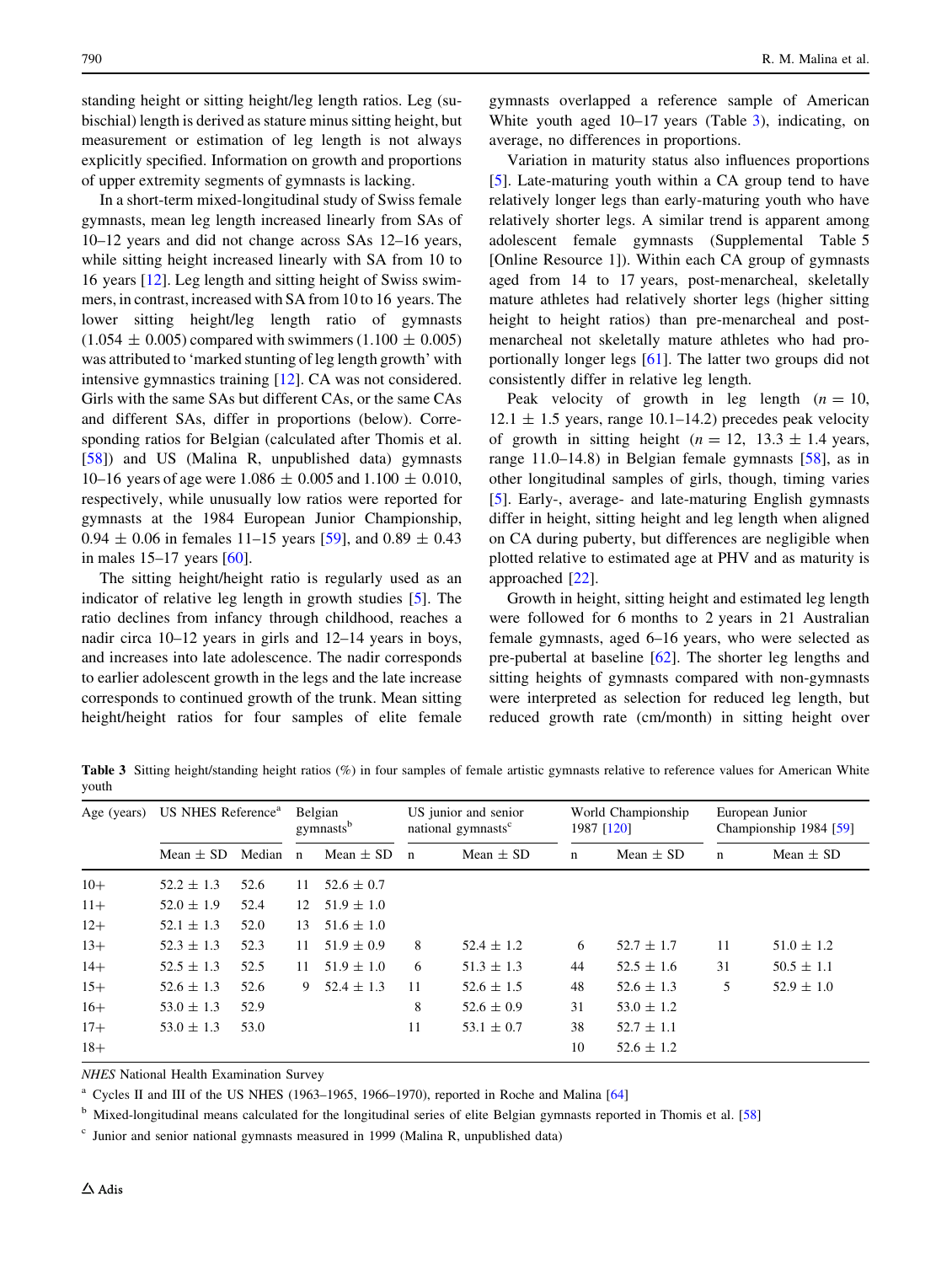2 years was attributed to gymnastics training. However, estimated velocities for sitting height and leg length in gymnasts overlapped corresponding estimates for nongymnasts except for a later peak in sitting height [\[62](#page-17-0)]. Among four gymnasts who retired at age 11–12 years, estimated monthly sitting height velocities accelerated markedly and were interpreted as catch-up growth with cessation of training [[62](#page-17-0)]. Growth rates of retired gymnasts were within the range of peak velocities of sitting height for 12 Belgian gymnasts, 0.20 to 0.46 cm/month (converted from cm/year) [[58\]](#page-17-0). Monthly sitting height velocities decelerated in four of five gymnasts who retired at  $\geq$ 14 years of age, consistent with continued slow growth into late adolescence. Although growth appeared attenuated during adolescence in gymnasts, it was consistent with a later growth spurt. Moreover, adult proportions did not appear to be compromised.

Corresponding data for male gymnasts are limited. Observations at 3-month intervals over 18 months indicated no differences in estimated monthly growth rates for height, sitting height and leg length between 18 pre- and early-pubertal male gymnasts (baseline,  $10.0 \pm 0.8$  years) and age-matched controls (baseline,  $9.1 \pm 1.2$  years). Z-scores contrasting sitting height and leg length, humerus and radius lengths, and femur and tibia lengths also did not differ [\[63](#page-17-0)]. By inference, gymnastics training over 18 months had no influence on proportional growth in young male gymnasts. The sitting height/height ratio  $(51.2 \pm 1.2)$  of male gymnasts (1984 European Junior championship, aged  $17.1 \pm 0.9$  years) [[60\]](#page-17-0) was slightly lower than reference medians for American White boys aged 16  $(51.9)$  and 17  $(52.0)$  years  $[64]$  $[64]$ , but the standard deviations overlapped considerably.

## 6.1 Summary

Is there a negative effect of intensive gymnastics training on growth of body segments? Although attenuated growth of upper body (sitting height) and lower body (leg length) segment lengths of gymnasts has been described, it is not possible to link the observations with training. Variation in methodology (due in part to incomplete description) and in CA and adolescent maturation among individuals confound observations in short-term longitudinal studies. Sitting height/standing height ratios in several samples of elite artistic gymnasts overlap reference values for youth suggesting no differences in relative leg length.

# 7 Pubertal Growth and Maturation

SA is the only maturity indicator that spans childhood and adolescence. Landmarks of the adolescent height velocity curve and secondary sex characteristics are limited to the pubertal years.

#### 7.1 Skeletal Age

SAs of gymnasts have been reviewed [[1](#page-16-0), [65\]](#page-17-0). Some studies selected prepubertal gymnasts and excluded pubertal gymnasts [\[62](#page-17-0), [66](#page-17-0)]. Allowing for small sample sizes in some studies, mean SAs and CAs were about equal in female gymnasts 5–10 years. With increasing CA during adolescence, SAs lagged behind CAs in most samples, but standard deviations were quite large. The lag in SA relative to CA was greatest in later adolescence. By inference, female gymnasts late and on time (average) in skeletal maturation were predominant while early-maturing gymnasts were a minority. Although not always reported, significant numbers of gymnasts 15–18 years of age were skeletally mature [\[65](#page-17-0)].

Corresponding data for males are less extensive. Mean SAs and CAs were similar in childhood, while SAs lagged behind CAs during adolescence in most [[1,](#page-16-0) [10](#page-16-0), [15,](#page-16-0) [17](#page-16-0), [65,](#page-17-0) [67](#page-17-0)[–69](#page-18-0)], but not in all samples [[60\]](#page-17-0). In late adolescence, data were equivocal as many male gymnasts 16–18 years were skeletally mature.

## 7.2 Adolescent Growth Spurt

Estimated ages at peak height velocity (PHV, years) and peak velocities (cm/year) in female artistic gymnasts and short non-athletes are summarized in Table [4.](#page-9-0) Longitudinal height records of individual gymnasts were mathematically fitted in two studies, but the fit was unsuccessful in three girls. Peak velocity apparently occurred at/near initial observations for two gymnasts (11.5 years [[8\]](#page-16-0) and 10.8 years [\[58](#page-17-0)]), and between final observations (last measurement 15.1 years) for one gymnast [\[58](#page-17-0)]. Ages at PHV were estimated with Preece–Baines Growth Model I (PBGM) applied to cross-sectional mean heights of US gymnasts [\[21](#page-16-0)], but this application has limitations with females: "...estimates of the biological parameters were consistently and significantly different from those determined by the longitudinal records… (and)… application of the PBGM to cross-sectional data on females produces invalid results.'' (p. 569) [\[70](#page-18-0)]. Predicted ages at PHV (maturity offset protocol) [[71\]](#page-18-0) were used in another study [\[72](#page-18-0)].

Allowing for sampling variation and estimation procedures, ages at PHV and peak velocities in female gymnasts overlap those for short- and late-maturing girls who are not athletes. Variation in ages at PHV, 10.55–14.52 years, and peak velocities, 4.58–9.23 cm/year, among individual gymnasts should be noted. Ages at PHV and peak velocities overlapped those for 31 late-maturing girls with short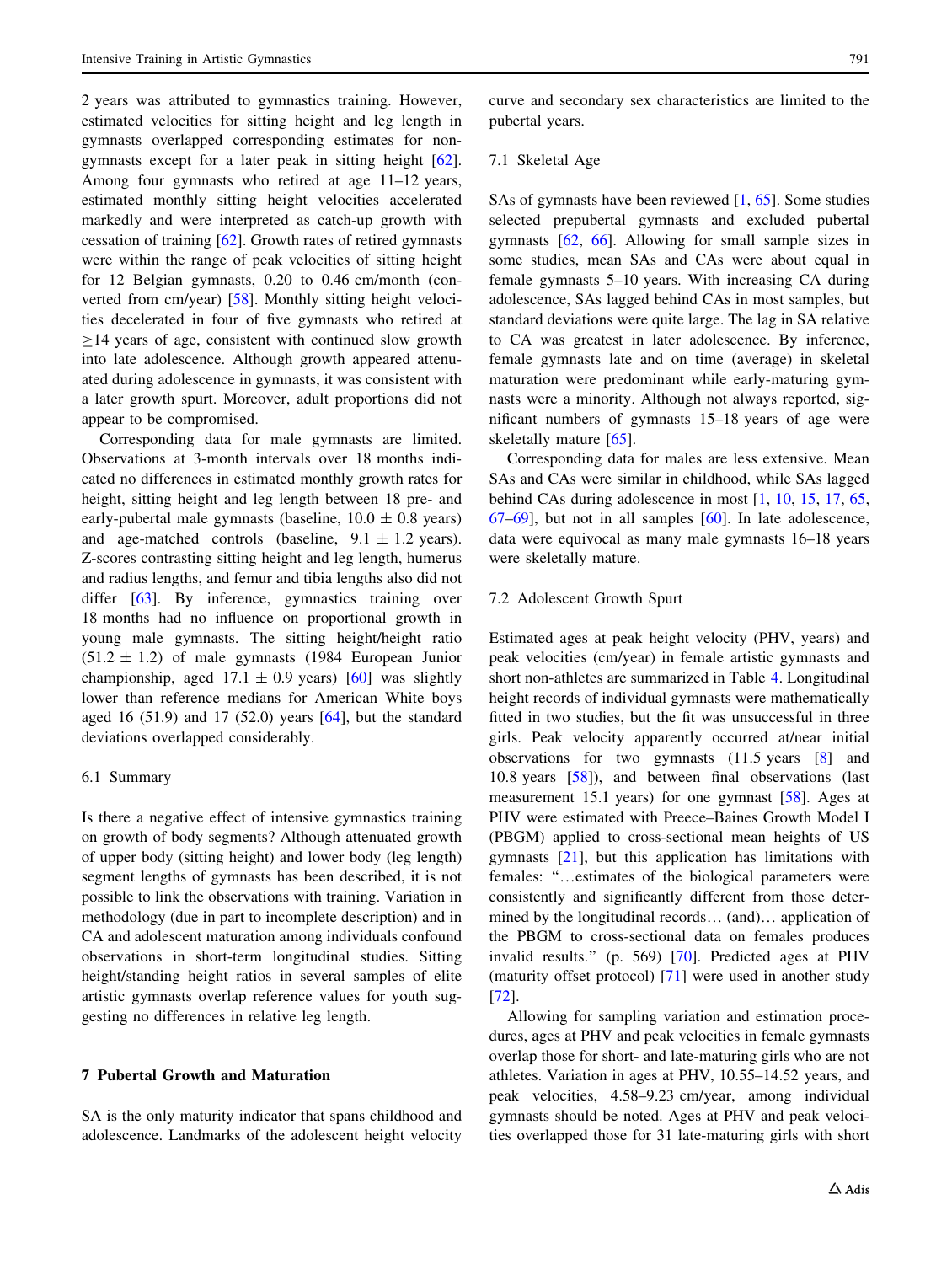<span id="page-9-0"></span>Table 4 Estimates of age at peak height velocity and peak velocity in samples of female artistic gymnasts and short female non-athletes

| Group, n, method, reference                                                                                                                                                                           | PHV age (years)<br>$[\text{range}]$ <sup>a</sup> | PV (cm/year)<br>$[\text{range}]$ <sup>a</sup> |
|-------------------------------------------------------------------------------------------------------------------------------------------------------------------------------------------------------|--------------------------------------------------|-----------------------------------------------|
| <b>Gymnasts</b>                                                                                                                                                                                       |                                                  |                                               |
| Polish elite, nine followed longitudinally from $10-12$ years for 5-6 years, [8] individual height data<br>were successfully modeled in eight gymnasts; graphic interpolation, [8]                    | $13.3 \pm 1.0$<br>$[12.00 - 14.50]$              | $5.8 \pm 0.5$<br>$[4.65 - 6.20]$              |
| • Polynomials fitted to longitudinal height records for eight individuals [2]                                                                                                                         | $13.2 \pm 0.7$<br>$[12.00 - 14.25]$              | $5.7 \pm 0.5$<br>$[4.60 - 6.10]$              |
| • Kernel regression fitted to longitudinal height records for eight individuals (courtesy of G. Beunen)<br>and M. Thomis)                                                                             | $13.2 \pm 0.9$<br>$[11.97 - 14.50]$              | $5.7 \pm 0.6$<br>$[4.58 - 6.22]$              |
| Belgian regional, national, 15 followed longitudinally from 8.7 $\pm$ 1.5 years for 6–7 years, individual<br>height data successfully fitted with Preece Baines Model I in 13 [58]                    | $12.9 \pm 1.5$<br>$[10.55 - 14.52]$              | $6.8 \pm 1.1$<br>$[4.81 - 9.23]$              |
| Swiss ( $n = 22$ ), mixed-longitudinal, 2.0–3.7 years, CA with maximum velocity [12]                                                                                                                  | 13.0                                             | 5.5                                           |
| English, club, regional ( $n = 45$ ), age at PHV estimated with maturity offset protocol [72]                                                                                                         | $13.0 \pm 0.7$                                   |                                               |
| US ( $n = 137$ ), longitudinal 6 months to 2 years, Preece-Baines Model I fitted to mixed-longitudinal<br>mean heights $[21]$                                                                         |                                                  |                                               |
| - Advanced $(n = 72)$                                                                                                                                                                                 | 13.0                                             | 6.2                                           |
| - Intermediate $(n = 65)$                                                                                                                                                                             | 13.5                                             | 6.4                                           |
| Non-gymnasts                                                                                                                                                                                          |                                                  |                                               |
| US, short normal, slow maturing, 27 from several longitudinal studies [50], kernel regression fitted to<br>longitudinal height data for individuals                                                   | $12.4 \pm 1.0$                                   | $6.9 \pm 1.0$<br>$[5.31 - 9.10]^{b}$          |
| Polish, normal, late maturing with short parents $(n = 31)$ from Wrocław Growth Study, Preece Baines<br>Model I fitted to longitudinal height data for individuals (Koziel S, personal communication) | $12.8 \pm 0.7$<br>$[11.05 - 14.82]$              | $7.1 \pm 1.0$<br>$[5.59 - 9.21]$              |
| Several European countries, idiopathic short stature ( $n = 84$ ), mixed-longitudinal [52], fitted with LMS <sup>c</sup> ,<br>age at PHV and PHV estimated by visual inspection                       | 13.0                                             | 5.8                                           |

PHV peak height velocity

<sup>a</sup> Data are presented as mean, range and mean  $\pm$  SD where stated

<sup>b</sup> Range provided by H. Khamis (personal communication)

<sup>c</sup> LMS is a method for fitting and summarizing growth data. It involves three curves: L (lambda) which normalizes height velocity data, M (mu) which corresponds to the median, and S (sigma) which corresponds to the coefficient of variation [[52](#page-17-0)]

parents, 11.05–14.82 years and 5.59–9.21 cm per year, respectively. Corresponding peak velocities for 27 normal short-, late-maturing girls ranged from 5.31 to 9.10 cm/ year (Table 4).

Data for males are limited to the longitudinal study of Polish [[8\]](#page-16-0) and a mixed-longitudinal study of Spanish [[73\]](#page-18-0) gymnasts (Table [5](#page-10-0)). Height records of two Polish gymnasts could not be fitted. PHV apparently occurred before or shortly after the first observation in one, while heights showed no inflection between initial (14 years) and final (19 years) measurements in the other. Ages at PHV and peak velocities for gymnasts are comparable to non-athlete short males. Ages at PHV for individual gymnasts ranged from 13.41 to 16.70 years and peak velocities from 5.65 to 9.90 cm/year. The data for gymnasts overlapped those for 18 late-maturing boys with short parents, 13.94 to 15.94 years and 4.91 to 10.43 cm/year, respectively, while peak velocities for 20 short normal, latematuring boys ranged from 4.62 to 9.47 cm/year (Table [5](#page-10-0)).

Available data focus on ages at PHV and peak velocity of growth. Data are not available for age and height at in height from onset to PHV and from PHV to young adult height in gymnasts of both sexes. Such information would provide more detailed insights into the adolescent spurt of gymnasts. Short-, normal-, slow-maturing boys and girls, for example, started their growth spurts later, were growing at a slower rate at onset of the spurt, were shorter at onset and at PHV, and gained less in height between PHV and 18 years than average boys and girls, respectively; the groups did not differ in growth in height between onset of the spurt and PHV [[50\]](#page-17-0). Nevertheless, the shape of the estimated velocity curve for height, ages at PHV and peak velocities of growth for artistic gymnasts of both sexes are similar to corresponding data for normal-, short-, latematuring youth who are not athletes. Of the available longitudinal data for gymnasts, ages at first observations in some were too late and ages at last observations in others were too early so that parameters of the growth spurt could not be estimated. This highlights the need to monitor the growth of gymnasts from childhood through adolescence and into young adulthood.

onset (take-off) of the growth spurt, the interval between age at take-off and age at PHV, height at PHV, and growth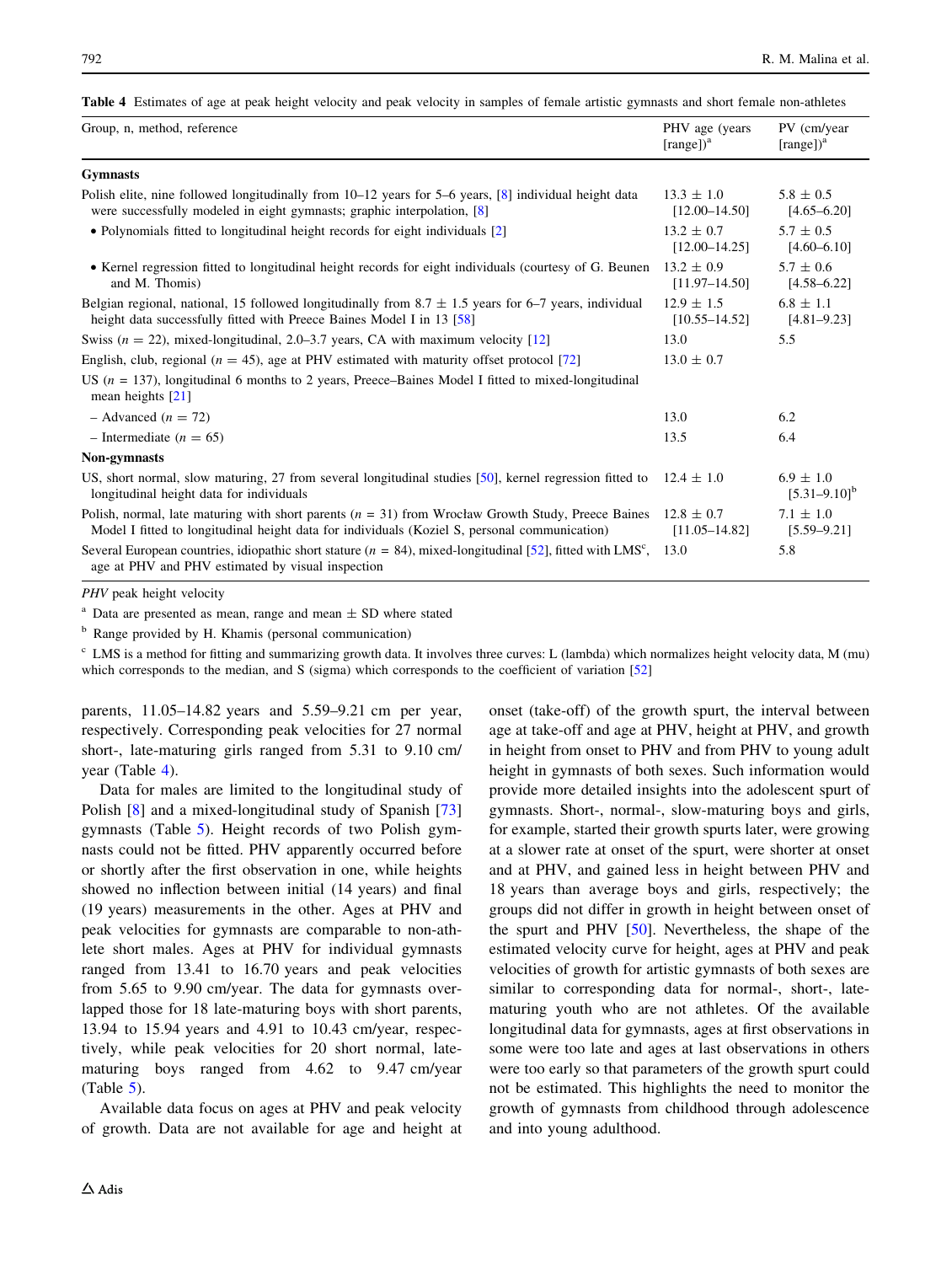<span id="page-10-0"></span>Table 5 Estimates of age at peak height velocity and peak velocity in samples of male artistic gymnasts and short male non-athletes

| Group, n, method, reference                                                                                                                                                              | PHV age (years)<br>$[\text{range}]$ <sup>a</sup> | PV (cm/year)<br>$[\text{range}]$ <sup>a</sup>  |
|------------------------------------------------------------------------------------------------------------------------------------------------------------------------------------------|--------------------------------------------------|------------------------------------------------|
| <b>Gymnasts</b>                                                                                                                                                                          |                                                  |                                                |
| Polish elite, 14 followed longitudinally from $10-12$ years for $4-7$ years [8], individual height data were<br>successfully modelled in 12 of the gymnasts; graphic interpolation $[8]$ | $15.1 \pm 0.8$<br>$[13.75 - 16.50]$              | $7.8 \pm 1.1$<br>$[5.70 - 9.90]$               |
| • Polynomials fitted to individual longitudinal height records [2]                                                                                                                       | $15.0 \pm 0.8$<br>$[13.80 - 16.70]$              | $7.5 \pm 1.1$<br>$[5.75 - 9.50]$               |
| • Kernel regression fitted to individual longitudinal height records (courtesy of G. Beunen and M.<br>Thomis)                                                                            | $14.8 \pm 0.8$<br>$[13.41 - 16.60]$              | $7.5 \pm 1.1$<br>$(5.66 - 9.61)$               |
| Spanish elite, 87 mixed-longitudinal, 219 cross-sectional [72]                                                                                                                           | 15.0                                             | 5.8                                            |
| Non-gymnasts                                                                                                                                                                             |                                                  |                                                |
| US, short normal, slow maturing, 20 from several longitudinal studies [50], Kernel regression fitted to $14.5 \pm 0.9$<br>individual longitudinal height records                         |                                                  | $7.8 \pm 1.1$<br>$[4.62 - 9.47]$ <sup>b</sup>  |
| Polish, normal, late maturing with short parents, 18 from Wrocław Growth Study [51], Preece Baines<br>Model I fitted to individual longitudinal height records                           | $14.7 \pm 0.7$<br>$[13.94 - 15.94]$ <sup>c</sup> | $7.9 \pm 1.6$<br>$[4.91 - 10.43]$ <sup>c</sup> |
| Several European countries, idiopathic short stature, 145, mixed-longitudinal data, fitted with $LMSd$ ,<br>age at PHV and PHV estimated by visual inspection [52]                       | 15.0                                             | 6.7                                            |

PHV peak, height, velocity

<sup>a</sup> Data are presented as mean, range and mean  $\pm$  SD where stated

<sup>b</sup> Range provided by Khamis H, personal communication

<sup>c</sup> Ranges provided by Koziel S, personal communication

 $<sup>d</sup>$  LMS is a method for fitting and summarizing growth data. It involves three curves: L (lambda) which normalizes height velocity data, M (mu)</sup> which corresponds to the median, and S (sigma) which corresponds to the coefficient of variation [[52](#page-17-0)]

## 7.3 Secondary Sex Characteristics

Indicators include breast (B), genital (G) and pubic hair (PH) development ordinarily assessed on a five-stage scale  $(1 = no$  development,  $2 = initial$  appearance,  $5 =$  mature state) at clinical examination [[74\]](#page-18-0); selfassessments are also used. Testicular volume and age at menarche are additional indicators. Overt manifestation of B2 and G2 development, on average, mark the transition into puberty in girls and boys, respectively. However, PH2 may precede B2 and G2 in some youth.

Pubertal stages have major limitations. First, they are discrete categories imposed on a continuous process of maturation. A youngster is either in a stage or not in a stage; there are no intermediate stages. Second, assessments indicate stage at observation; they provide no information on age at entry or duration of the stage. Third, stages are not equivalent within sex ( $B \neq PH$ ;  $G \neq PH$ ) or between sexes ( $B \neq G$ ). Fourth, duration of a stage and age at transition from one to another are difficult to estimate. Rate of transition through stages to maturity is highly variable and not extensively documented [\[5](#page-16-0)].

Sampling and methods of reporting pubertal characteristics of gymnasts vary, which limits comparisons. Some studies simply noted pubertal status was assessed without specifying the characteristic [\[13](#page-16-0)]. Others combined B and PH or G and PH into a single score [\[8](#page-16-0), [57](#page-17-0)], indicated status as  $1+, 3+,$  etc.  $[8, 9]$  $[8, 9]$  $[8, 9]$  $[8, 9]$ , or reported mean ages of gymnasts in specific stages of PH, B or G  $[16]$  $[16]$ . Gymnasts were also grouped by pubertal status independent of CA, e.g. prepubertal and peri-pubertal female gymnasts 5–15 years of age [[62\]](#page-17-0). This is problematic, as older girls in the same stage of puberty had several additional years of linear growth compared with the younger girls.

Some short-term studies selected only pre-pubertal gymnasts across a broad age range at baseline (one was in B2 'peri-pubertal') [[62,](#page-17-0) [66](#page-17-0)]. At initial observation, about 80 % of 15 Swiss female gymnasts aged 12–14 years were pre-pubertal or in early puberty, in contrast to  $\langle 20 \, \% \rangle$  of non-athletes ( $n = 14$ ) and swimmers ( $n = 14$ ) of the same age [[38\]](#page-17-0). About 60 % of 27 Swedish female gymnasts 11–14 years of age were also pre-pubertal or in early puberty [\[13](#page-16-0)].

The prospective TOYA study noted no differences among gymnasts, swimmers and tennis players in ages at attaining B2, B3 and B4, and PH2, PH3 and PH4; gymnasts attained B5 and PH5 later [\[42](#page-17-0)]. When aligned on age at menarche (indicator of biological age), the difference in PH5 was no longer evident. Polish girls active in club-level swimming, athletics and rowing  $(n = 23)$ , did not differ from girls not active in sport ( $n = 26$ ) in estimated ages at attaining B3, B4 and B5 and at PH3, PH4 and PH5, and estimated intervals between stages [[75\]](#page-18-0).

The TOYA study noted later attainment of G2, G3 and G4 among male gymnasts compared with athletes in swimming, tennis and soccer. Testicular volume did not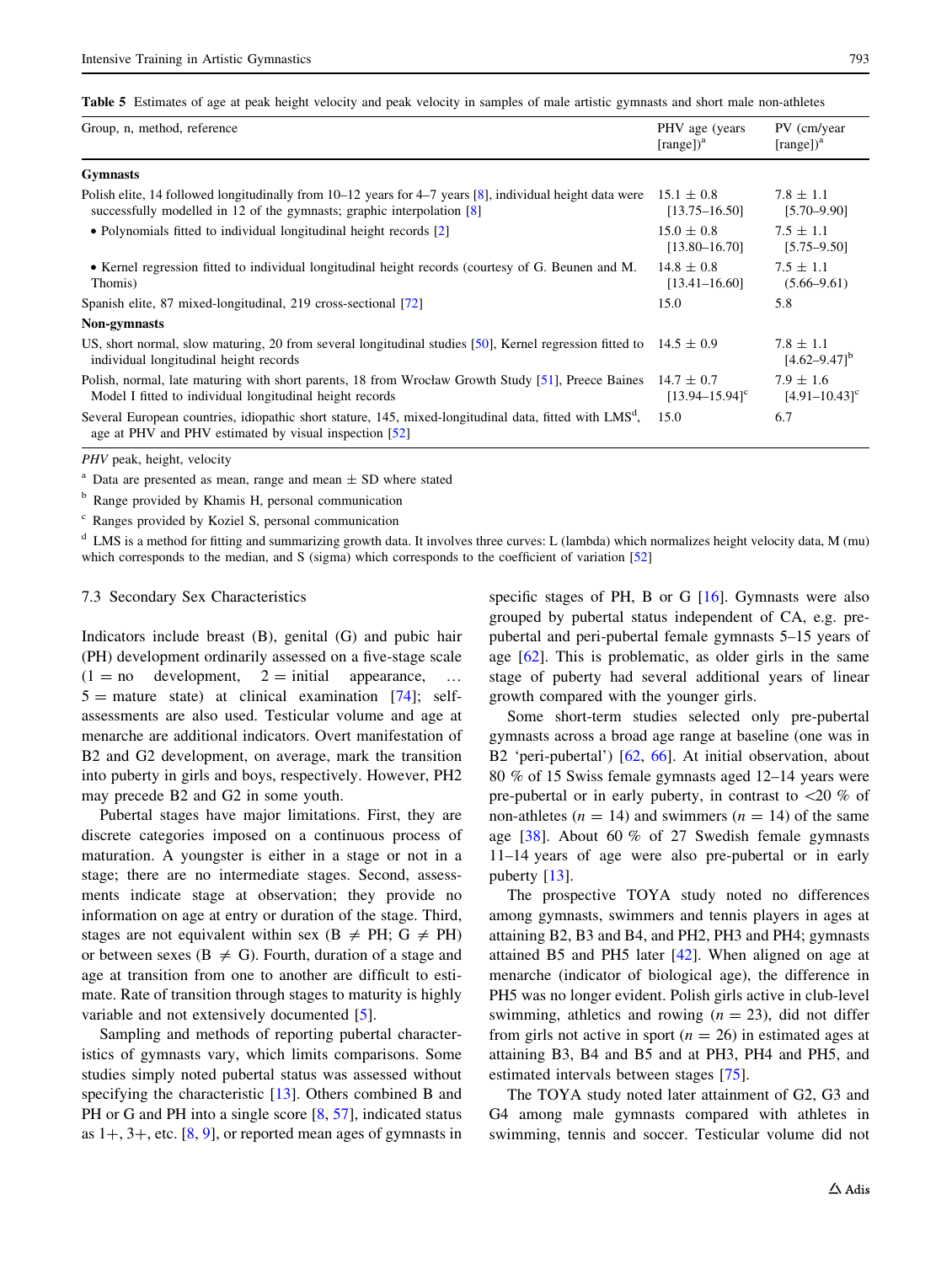differ among the athletes in the different sports at ages 9–13 years and at age 19 years, but was less among gymnasts aged 14–17 years [\[43](#page-17-0)]. Age-matched male gymnasts  $(13.3 \pm 0.3 \text{ years})$  and controls  $(13.5 \pm 0.3 \text{ years})$ years) did not differ in self-assessed G and PH [\[76](#page-18-0)].

# 7.4 Menarche

Ages at menarche for individuals can be obtained pro-spectively or retrospectively [[5\]](#page-16-0). Prospective data are derived from girls followed from pre-puberty through puberty. Retrospective (recall) data have error associated with memory and are affected by the tendency to report ages as whole years. The method has limited utility with youth because some have not attained menarche, which biases sample estimates. Retrospective data for gymnasts were thus not considered.

Age at menarche for a sample can be estimated with the status quo method [\[5\]](#page-16-0), which requires a relatively large sample spanning 9–17 years of age and two pieces of information for each girl: decimal age and whether or not menarche has occurred (yes/no). Median age at menarche and associated variance statistics are derived with probit or logit analysis.

Only prospective and status quo data deal with youth gymnasts. Prospective samples are generally limited to girls who persist in the sport (see discussion of dropouts), while status quo samples include girls with a wide range of skill at younger ages but more select athletes at older ages. Allowing for the limitations, menarche occurs later in adolescent gymnasts (Supplemental Table 6 [Online Resource 1]). Except for the small sample of Polish gymnasts (15.1 years), means ages at menarche in four other prospective studies range from 14.3 to 14.5 years with standard deviations 0.9–1.4 years. Two status quo estimates are 15.0 and 15.6 years; the sample for the latter did not include gymnasts less than 13 years of age. The data for gymnasts are generally consistent with short-, latematuring girls who are not athletes. Mean age at menarche for 31 normal-, late-maturing Polish girls with short parents followed longitudinally in the Wroclaw Growth Study was 14.1  $\pm$  0.9 years with a range of 12.4–16.3 years (Koziel S, personal communication).

Age at menarche shows familial aggregation [\[5](#page-16-0)]. The mother-daughter correlation in collegiate athletes (swimming, diving, tennis, golf, athletics, basketball, volleyball) was 0.25 and similar to correlations for ballet dancers and the general population [\[77](#page-18-0)]. Correlations for athletes and mothers who were athletes and not athletes were, respectively, 0.24 and 0.22. Correlations for artistic gymnasts are limited to English gymnasts and their mothers, 0.20 [\[78](#page-18-0)], and Polish gymnasts and their mothers, 0.66 (see Footnote 1). Familial correlations reflect genetic co-variation and environmental similarity. Parents and offspring share only one-half of their genes in common and the expected correlation between first degree relatives is 0.50 [\[34](#page-17-0)]. The high correlation for nine Polish gymnasts and their mothers suggests a common environmental effect.

## 7.5 Summary

Does intensive gymnastics training attenuate pubertal growth and maturation, specifically rate of growth and timing and tempo of maturation? SA, secondary sex characteristics and landmarks of the growth spurt in female and male artistic gymnasts indicate later maturation. Stature and maturation of gymnasts are similar to short latematuring youth who are not athletes. Allowing for normal variability, gymnastics training does not appear to attenuate pubertal growth and maturation. A primary role for constitutional factors underlying growth (shorter stature) and maturity status (later maturation) of young artistic gymnasts is indicated.

## 8 Endocrine Changes

Training in conjunction with inadequate energy intake has been suggested as exerting an inhibitory effect on the hypothalamic–pituitary–gonadal axis in female artistic gymnasts [\[11](#page-16-0), [12,](#page-16-0) [79](#page-18-0)]. Emphasis is on pubertal maturation and specifically age at menarche. However, the role of training and energy balance in timing of menarche in maturing athletes is not clear. Evidence from an experimental exercise programme with post-menarcheal females indicated greater sensitivity of luteinizing hormone (LH) pulsatility to energy deficits in late adolescence than in gynaecologically older women [\[80](#page-18-0)]. Disruption of LH pulsatility was also associated with an extreme threshold of negative energy balance in regularly menstruating adults [\[81](#page-18-0)]. Corresponding data for maturing girls and athletes are presently not available.

Previous studies reporting gonadal hormone and gonadotropin levels require re-evaluation given assay procedures and timing of samples. Although accurately reported, assays at the time did not measure what authors thought was being measured. Androstenedione and dehydroepiandrosterone sulfate (DHEAS) were likely accurate, but other hormones may not be, given current technologies [[82,](#page-18-0) [83](#page-18-0)]. This requires consideration in evaluating earlier studies.

Pre-pubertal female gymnasts and swimmers did not differ in 17- $\beta$ -estradiol, DHEAS, LH and follicle stimulating hormone (FSH), but gymnasts had lower levels of estrone, testosterone and androstenedione; in contrast, levels of the six hormones did not differ in early pubertal (B2) gymnasts and swimmers [[84\]](#page-18-0). Compared with early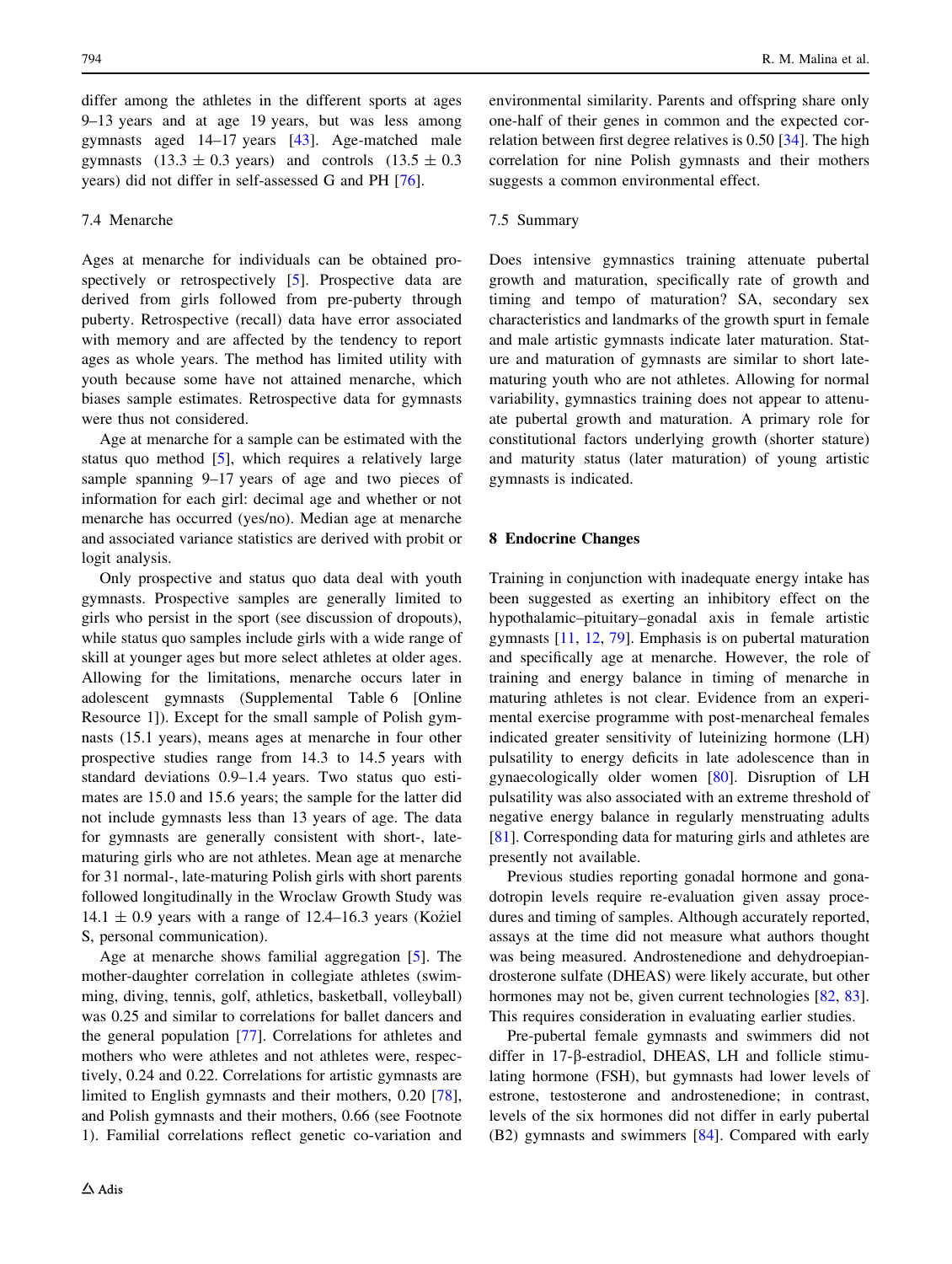pubertal lean girls and small girls  $(n = 12)$  of the same age, gymnasts had lower LH,  $17-\beta$ -estradiol and testosterone, and higher FSH; there were no differences in estrone and androstenedione [[85\]](#page-18-0). Concentrations of estradiol and LH in morning urine samples in a mixedlongitudinal sample of female gymnasts, though lower on average, overlapped the reference from 9–13 years and then showed increases consistent with later sexual maturation [\[44](#page-17-0)].

Serum insulin-like growth factor-1 (IGF-1) concentrations were low for CA in select, intensively trained female gymnasts aged 11–17 years, but were within normal ranges relative to SA, 8–15 years [[11\]](#page-16-0). IGF-1 levels declined compared with basal values in pre-pubertal gymnasts  $11.5 \pm 0.6$  years during 2 days of intensive apparatus training  $({\sim}5 \text{ h/day})$  with a day of athletics training  $(\sim 3.5 \text{ h})$  in between [[11\]](#page-16-0). IGF-1 was also lower in female gymnasts compared with controls and was significantly correlated with SA and height [\[62](#page-17-0)].

Elevated cortisol, low T-3 and the anti-insulin action of elevated growth hormone (GH) were suggested as mechanisms contributing to reduced growth in female gymnasts, but the athletes were maintained on a negative energy balance diet [\[11](#page-16-0)]. Chronic undernutrition is associated with elevated GH and reduced IGF-1 [\[86](#page-18-0)]. Reduced IGF-1 indicates a degree of GH insensitivity.

Data for male gymnasts are limited. Concentrations of testosterone [\[76](#page-18-0)] and cortisol and IGF-1 [\[63](#page-17-0)] did not differ between gymnasts and age-matched controls. Periods of intensive training were associated with a reduction in the ratio of IGF-1 to cortisol, which was interpreted as a catabolic state due to overtraining, insufficient recovery and/ or inadequate caloric intake relative to energy expenditure [\[31](#page-17-0)].

Leptin concentrations have been related to fatness in small samples of gymnasts of both sexes [[87\]](#page-18-0). Levels were low, perhaps reflecting low fat mass in gymnasts. Leptin was related to stage of puberty but CA was not controlled.

## 8.1 Summary

Does intensive gymnastics training have a negative influence on the endocrine system? Presently available data are inadequate to address endocrine changes associated with intensive training in artistic gymnasts.

## 9 Nutritional Status, Weight-for-Height

In addition to altered function of the hypothalamic–pituitary–gonadal axis [[11,](#page-16-0) [12,](#page-16-0) [79](#page-18-0)], low body weight and later sexual maturation of female artistic gymnasts have been attributed to excessive energy expenditure and/or insufficient energy intake [\[16](#page-16-0)]. Allegations of dietary monitoring and manipulation [\[88–92](#page-18-0)], and increased risk of disordered and pathological eating behaviours [[92,](#page-18-0) [93\]](#page-18-0) among elite adolescent female gymnasts are related concerns.

Negative energy balances have been noted, on average, in female gymnasts 6–7 [[94\]](#page-18-0), 13–16 [\[95](#page-18-0)] and  $15.2 \pm 1.8$ [\[96](#page-18-0)] years of age. Lower than recommended energy intakes in female gymnasts have also been noted [[19\]](#page-16-0). Allowing for study designs (short term, cross sectional) and limitations of intake estimates, it is difficult to correlate energy intakes/imbalances with height, weight and maturation of gymnasts. Nevertheless, energy intake (3-day record) was an independent predictor of height velocity ( $R^2 = 0.16$ ) in a short-term study of pre-pubertal female gymnasts [[62\]](#page-17-0).

On average, female gymnasts have lower weights than reference data, but weights are appropriate for their shorter heights [[1–3\]](#page-16-0). It is possible, nevertheless, that some gymnasts present low weight-for-height. Age- and sex-specific criteria for classifying low weight-for-height (thinness) as mild, moderate or severe based on the body mass index  $(BMI, kg/m<sup>2</sup>)$  [[97\]](#page-18-0) were applied to data to several samples of female gymnasts (Table [6](#page-13-0)). Of relevance, BMI is more closely associated with lean rather than fat mass among relatively thin youth [[98\]](#page-18-0).

Severe thinness was absent in artistic gymnasts, while mild and moderate thinness occurred most often among world class gymnasts—Rotterdam WC, Beijing OG. Four of six athletes with moderate thinness were Chinese whose ages had been questioned [\[99–101](#page-18-0)]. Four US junior-senior gymnasts with mild thinness, and 30 of 41 gymnasts aged  $<$ 18.0 years at the 1987 WC with mild or moderate thinness were pre-menarcheal. With different criteria (BMI less than fifth percentiles, 1977 US charts), six of 137 female gymnasts presented low weight-for-height [\[21](#page-16-0)].

## 9.1 Summary

Data on energy intakes/imbalances among female gymnasts are largely short term so that it is difficult to make inferences about the potential influence of high-energy expenditure and low-energy intake on growth in height and weight and maturation; although shorter and lighter, female gymnasts have, on average, appropriate weight-for-height, but maturity status is a factor that affects weight-for-height relationships. Corresponding data for male gymnasts are lacking.

#### 10 Standard Nomenclature

Care in using terminology implying a causative link between gymnastics training and growth and maturation is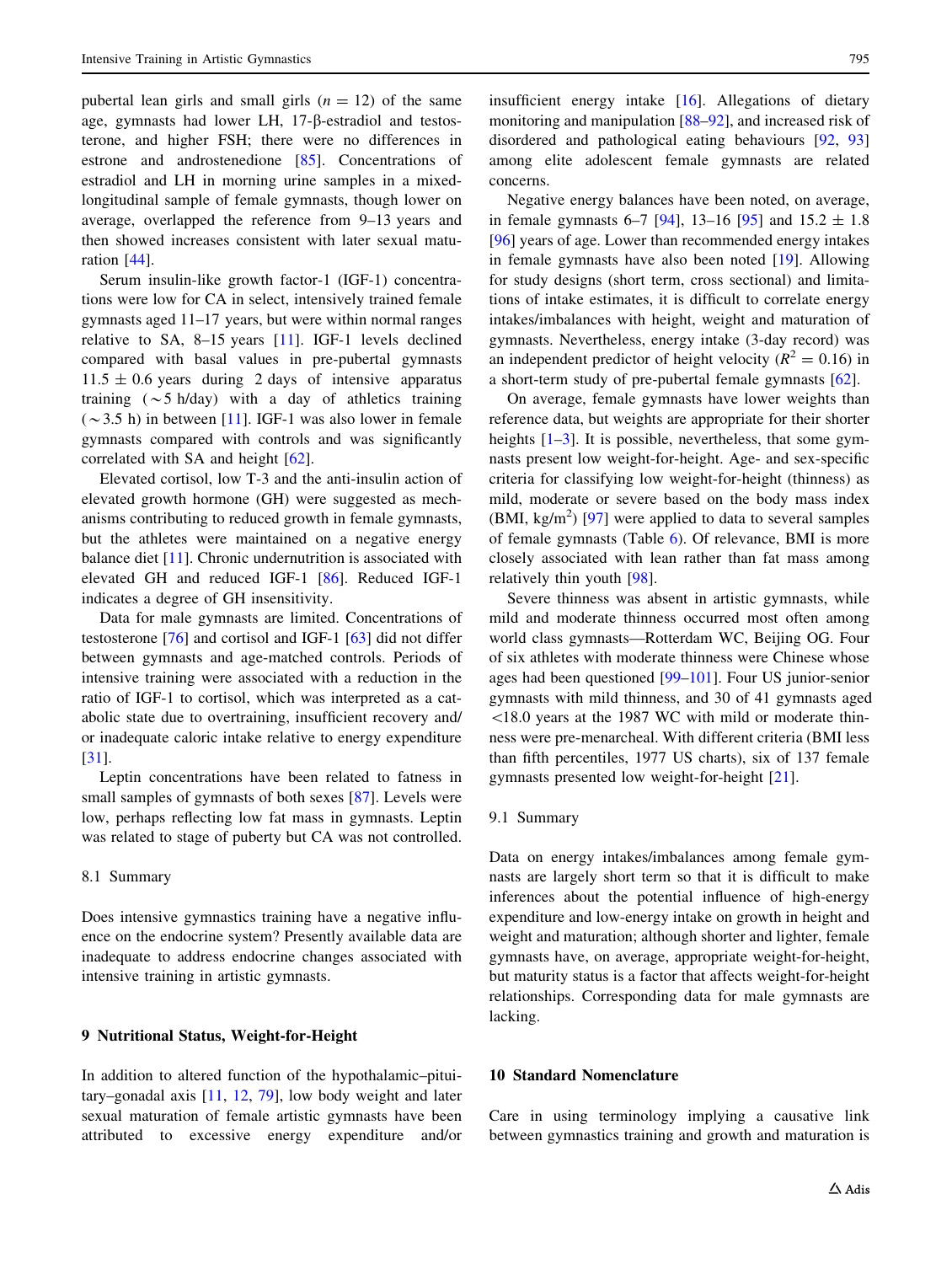| Sample                                                     | Age $(years)^a$ | No. of subjects | Grades of thinness <sup>b</sup> |               |              |
|------------------------------------------------------------|-----------------|-----------------|---------------------------------|---------------|--------------|
|                                                            |                 |                 | I $(mild)$                      | II (moderate) | III (severe) |
| US beginners $\sim$ 2000 [30] <sup>c</sup>                 | $4 - 8$         | 35              |                                 | $\Omega$      | $\Omega$     |
|                                                            | $5 - 9$         | 35              | 2                               | 0             | 0            |
|                                                            | $6 - 10$        | 35              |                                 | $\theta$      | $\Omega$     |
| <b>US Junior-Senior National</b>                           | $12 - 14$       | 14              | 2                               | 0             | $\mathbf{0}$ |
| 1999 (Malina R, unpublished data)                          | $15 - 17$       | 30              | 2                               | 0             | $\mathbf{0}$ |
|                                                            | $18 - 19$       | 4               | $\Omega$                        | 0             | $\mathbf{0}$ |
| Belgian, national, early 1980s, [125] <sup>c</sup>         | $13 - 14$       |                 |                                 | 0             | $\mathbf{0}$ |
|                                                            | 16              |                 |                                 | 0             | $\Omega$     |
| Montreal Olympic Games 1976, [126]                         | $14 - 18$       | 11              |                                 | 0             | $\mathbf{0}$ |
|                                                            | $19 - 20$       | 4               | $\Omega$                        | 0             | 0            |
| Rotterdam World Championship 1987, [112, 120] <sup>c</sup> | $13 - 14$       | 50              | 13                              |               | $\mathbf{0}$ |
|                                                            | $15 - 16$       | 79              | 18                              | 2             | $\mathbf{0}$ |
|                                                            | $17 - 18$       | 48              | 8                               | 2             | $\Omega$     |
|                                                            | $\geq$ 19       | 24              | 2                               |               | $\mathbf{0}$ |
| Beijing Olympic Games 2008 [7] <sup>d</sup>                | $15 - 16$       | 24              | 10                              | 5             | 0            |
|                                                            | $17 - 18$       | 24              | 10                              |               | $\mathbf{0}$ |
|                                                            | $19-20$         | 12              | 3                               | $^{\circ}$    | $\Omega$     |
|                                                            | >20             | 11              | $\overline{2}$                  | 0             | $\mathbf{0}$ |
|                                                            |                 |                 |                                 |               |              |

<span id="page-13-0"></span>Table 6 Estimated thinness of female artistic gymnasts based on the body mass index

BMI body mass index

<sup>a</sup> Ages are presented in ranges or single years where stated

<sup>b</sup> Age- and sex-specific cut-off points for grades of thinness were based on mathematically fitted curves (technically, retrofitted) to pooled BMI data from six samples so that they passed through adult criteria for mild (BMI 17.0–18.49 kg/m<sup>2</sup>), moderate (BMI 16.0–16.99 kg/m<sup>2</sup>) and severe (BMI <16.0 kg/m<sup>2</sup>) thinness at 18 years of age [\[97,](#page-18-0) [127](#page-19-0)]

BMIs of individual gymnasts were calculated by Robert Malina using raw data available to him and raw data provided by Richard Lewis, Gaston Beunen and Albrecht Claessens

<sup>d</sup> BMIs of participants were calculated from heights, weights and birth dates reported on the official website [\[7](#page-16-0)]. Ages were calculated as of the start date of the Games, 8 August 2008

warranted. Examples include adversely affected, blunted growth, growth faltering, without a normal growth spurt, inhibited growth, attenuated growth, deterioration in growth, growth deficits, among others. Data suggesting negative inferences include one longitudinal study spanning adolescence [\[8](#page-16-0)], three short-term longitudinal studies with relatively broad baseline age ranges [[12,](#page-16-0) [21](#page-16-0), [62\]](#page-17-0), and several cross-sectional studies [[10,](#page-16-0) [13,](#page-16-0) [15–17](#page-16-0)].

Growth velocities for height were used in several studies of female gymnasts. Two measurements are required, each with an error component. Measurement error is not ordinarily reported. Since all individuals are typically not measured at precisely 6 month or annual intervals, velocity estimates should be adjusted for the interval between observations for each individual. Diurnal and seasonal variation are additional factors in short-term studies [[5,](#page-16-0) [102\]](#page-18-0). Height and especially sitting height show significant diurnal variation. Measurements taken shortly after a workout are problematic given the influence of repeated landing impacts on sitting height.

Reported height increments of most gymnasts are within the reference range [\[12](#page-16-0), [62\]](#page-17-0). Later growth spurts place several outside the range, but adjusting for differential timing shifts increments within the expected reference range. Nevertheless, some gymnasts may show reduced height increments, but it is difficult to attribute them to training given the available data.

Among 59 pre- and peri-pubertal female gymnasts followed for at least 12 months, 21 had height increments  $\leq$ 4.5 cm/year and were labelled "growth faltering" [\[21](#page-16-0)]. The criterion was adapted from a 1-year longitudinal study of children aged  $6-12$  years in which increments  $\lt 5$  cm/ year were labelled abnormal [[103\]](#page-18-0). Increments of gymnasts with "growth faltering" were  $4.1 \pm 0.4$  (intermediate) and  $3.4 \pm 0.9$  (advanced) cm/year [\[21](#page-16-0)]. Use of a single cut-off is problematic with girls aged 7.8–14.9 years at baseline. Height increments vary with CA and tend to be skewed within age intervals [[104\]](#page-18-0). Median (mean  $\pm$  SD) yearly increments (cm/year) for girls in the Zurich Longitudinal Study, for example, decreased from 6.1 (6.1  $\pm$  0.9) at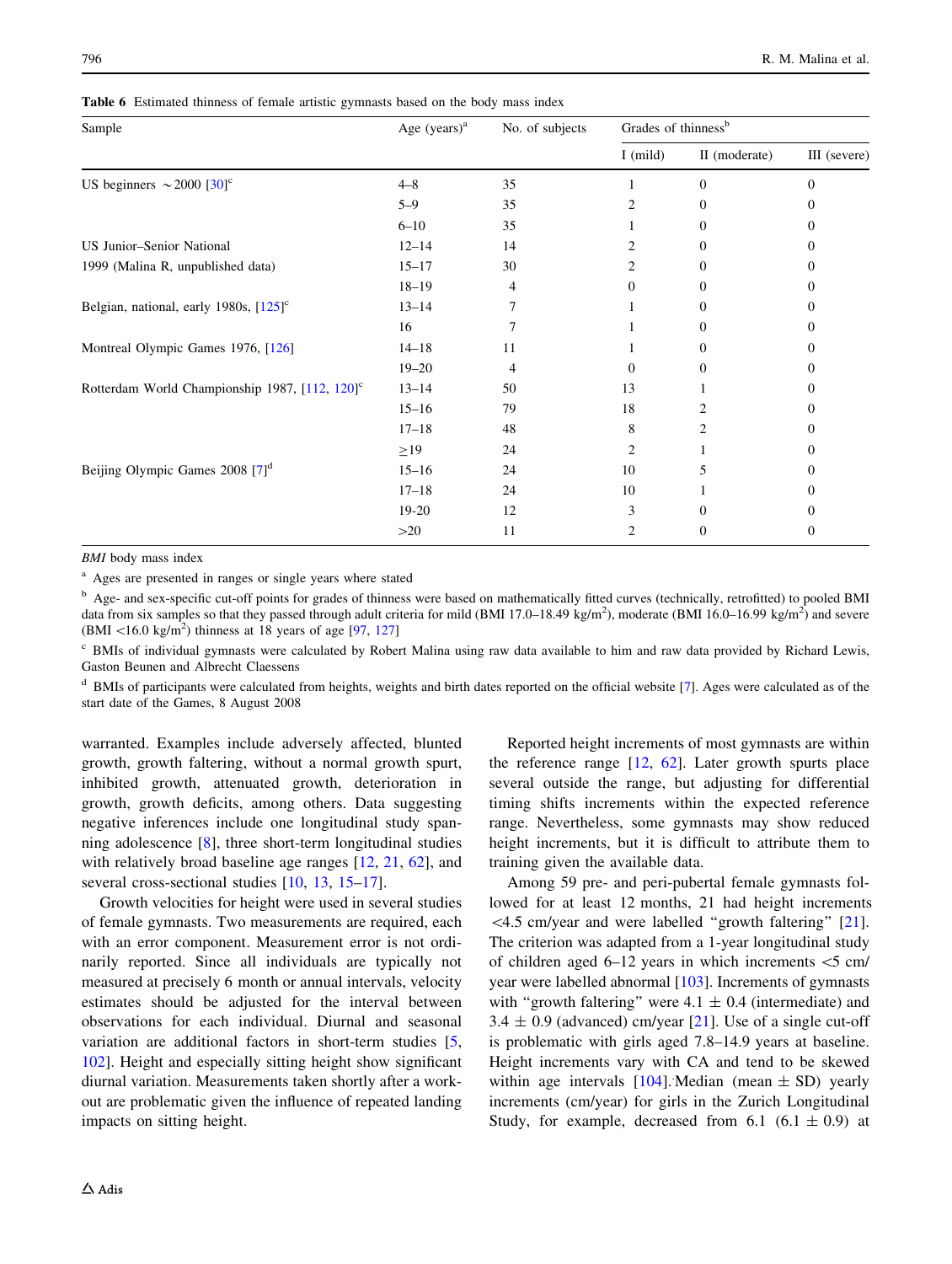6.5 years to 5.0 (5.1  $\pm$  1.6) at 9.75 years, increased to 6.3  $(6.7 \pm 1.7)$  at 11.75 years, and declined to 1.7 (2.1  $\pm$  1.7) at 14.75 years of age [\[105](#page-18-0)]. Corresponding 25th percentiles (cm/year) were 5.5 (6.5 years), 4.2 (9.75 years), 4.9 (11.75 years) and 0.9 (14.75 years) [[105\]](#page-18-0).

#### 10.1 Summary

Some gymnasts show low annual height increments, but age- and maturity-associated variation, use of a single cutoff criterion, and measurement variability limit interpretations in short-term studies. Use of terminology that implies a direct causative link between gymnastics training and growth and maturity status is not warranted.

## 11 Gymnastics Training Environment

The need to specify gymnastics training beyond hours per week is obvious. Training activities include warm-up, instruction, repetitions of skills and routines and rest intervals, among others. Activities are intermittent and variable in physiological and impact demands [[32\]](#page-17-0). Rest or recovery accounted for about 63 % of training time among elite youth male gymnasts; work-rest ratios varied with apparatus and phase of season [[31,](#page-17-0) [32\]](#page-17-0). Estimated energy cost of gymnastic activities among youth range from 3.0 (light) to  $5.0$  (intense) METs  $[28]$  $[28]$ .

Given multiple factors in the environments of children and adolescents that are associated with growth and maturation [[5,](#page-16-0) [73](#page-18-0), [106\]](#page-18-0), it is imperative that the culture and environment of training and competition in artistic gymnastics be critically evaluated. Growth and maturation do not occur in a social vacuum. The psychosocial environment of the sport may tacitly or explicitly foster limited weight gain when accretion of mass is expected with normal growth. Training and competitive environments are controlled by adults—coaches, officials, administrators and complicit parents. Optimal training and success are the goals, but coaching styles, demands and expectations vary. The sport is extremely selective; many gymnasts are excluded voluntarily or involuntarily.

Adolescent female artistic gymnasts, especially those who are elite or are approaching elite status, face challenges related to body size [[14\]](#page-16-0). Changes in size, proportions and composition associated with growth and maturation may in turn influence performance. For example, gymnastic manoeuvres involving rotation appear to favour gymnasts who are shorter and have a lower centre of gravity [[107\]](#page-18-0). The physical and functional characteristics of gymnasts hold important social stimulus value, ultimately influencing perceptions of and reactions to coaches. For example, high-school female gymnasts (median age 15 years) who were taller and heavier and had an elevated BMI compared with gymnastics peers perceived their coaches as less reinforcing, encouraging and instructive, and had less positive and supportive interactions with coaches [[108\]](#page-18-0). BMI was also inversely related to psychological well-being, while the interaction of height (shorter) and coping strategies (maladaptive) was a predictor of psychological distress [\[109](#page-18-0)]. Although limited to high school in contrast to more elite female gymnasts, the results highlight the psychosocial implications of body size.

Superimposed on the demands of normal growth and maturation, gymnastics coaches often have concerns about the size, mass and pubertal maturation of young female gymnasts. This was apparent in the semi-popular book, Little Girls in Pretty Boxes: The Making and Breaking of Elite Gymnasts and Figure Skaters [[91\]](#page-18-0), which highlighted interactions among harsh coaching methods, high levels of stress, disordered eating and manipulation in the young athletes in both sports. Indeed, some young female gymnasts were considered at increased risk for disordered eating behaviours [\[92](#page-18-0), [93](#page-18-0)], while a small number of elite Swiss adolescent female gymnasts (three of 27) were considered at risk for ''manifest mental disorder over time'' [\[110](#page-18-0)]. The influence of an environment of dependency on and control by coaches on young gymnasts needs systematic evaluation.

The environment of competitions may also be a source of stress regarding size and maturation for female gymnasts. Analysis of performance scores from the 1987 WC in Rotterdam indicated moderate negative relationships between individual skinfold thicknesses and endomorphy (sum of three skinfold thicknesses adjusted for height) and scores on individual events and the total score [\[111](#page-19-0)]. The elite female artistic gymnasts were neither fat nor endomorphic [[112\]](#page-19-0). Moreover, within each CA group from 14 through 16 years at the 1987 WC, pre-menarcheal gymnasts received, on average, higher total scores than post-menarcheal gymnasts [[61\]](#page-17-0). The trends suggest two potentially relevant and important questions. First, do judges prefer a pre-menarcheal body form among artistic gymnasts? Second, are pre-menarcheal gymnasts better performers than post-menarcheal gymnasts of the same CA?

#### 11.1 Summary

Data dealing with culture and environment of artistic gymnastics are lacking. The popular literature for female gymnasts and limited research suggest a need for critical evaluation of the environment of the sport.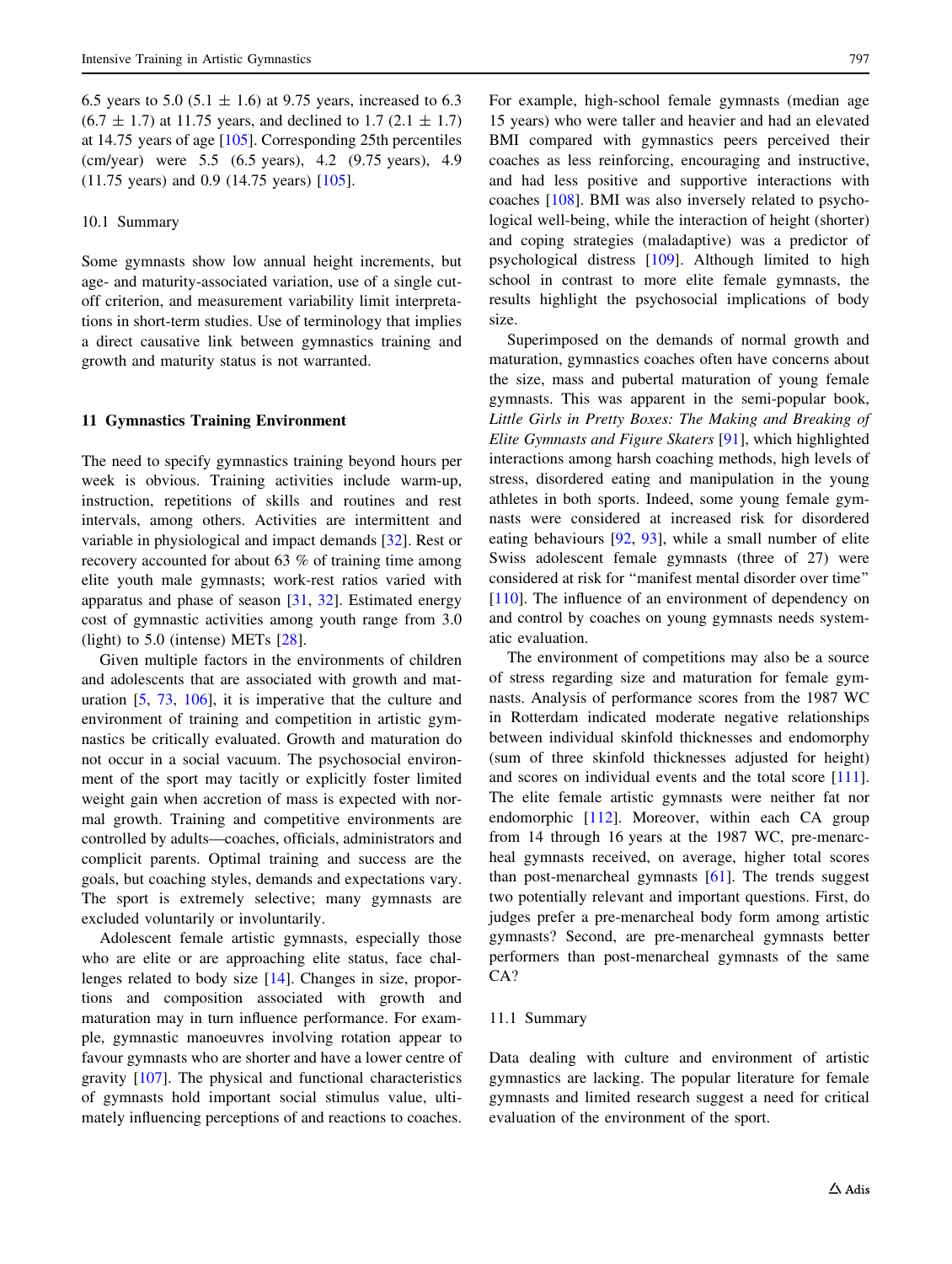#### 12 Familial Factors

Familial investments and expectations in gymnastics vary and likely influence family dynamics. Environmental cues associated with living or rearing conditions have long been recognized as capable of influencing growth and maturation [\[5](#page-16-0), [73,](#page-18-0) [106\]](#page-18-0). Familial correlation in height and age at menarche is obvious. Children from larger families tend to be, on average, shorter and attain menarche later than children from smaller families [[5,](#page-16-0) [74\]](#page-18-0). Estimated effects of family size on menarche, controlling for birth order, were 0.15 to 0.22 and 0.08 to 0.19 years per additional sibling in athletes and non-athletes, respectively [\[5](#page-16-0), [113](#page-19-0)]. Athletes tend to come from larger families [\[114](#page-19-0), [115\]](#page-19-0). Mean family sizes of 11 male and 15 female gymnasts at the 1976 Montreal OG were  $3.6 \pm 2.2$  and  $3.8 \pm 2.5$  children, respectively [\[115](#page-19-0)]. One male and no females were from a single-child family. More recent data are lacking.

Family environments are also related to menarche. High-quality, warm environments were associated with later menarche, while socially adverse environments were associated with earlier menarche [\[106,](#page-18-0) [116](#page-19-0)]. The trend for talented young gymnasts to move from home to sport schools and training centres is an additional factor that needs study in this regard [\[117](#page-19-0), [118\]](#page-19-0).

## 13 Conclusions

Data dealing with growth and maturation of artistic gymnasts are more available for females than males. Moreover, demands of the sport and intensity of training differ by sex. Artistic gymnastics for males includes six events compared to four events for females. Training loads of males are thus attenuated (same training hours) over more movement patterns, while events for females have undergone considerable convergence in the past 10 years or so. Tumbling, vaulting and the beam incorporate very similar skills so that training involves increased repetitions with fewer movement patterns.

Youth who persist in artistic gymnastics are highly select and tend to be shorter. Secondary sex characteristics, SA and age at PHV indicate later maturation, but values overlap normal variability observed in longitudinal studies, specifically studies of short- and late-maturing adolescents who are not athletes.

Allowing for limitations of available data, the following conclusions are warranted:

(1) Adult height or near adult height of female and male artistic gymnasts is not compromised by intensive gymnastics training at a young age or during the pubertal growth spurt.

- (2) Gymnastics training does not attenuate growth of upper (sitting height) or lower (legs) body segment lengths.
- (3) Gymnastics training does not appear to attenuate pubertal growth and maturation, including SA, secondary sex characteristics and age at menarche, and rate of growth and timing and tempo of the growth spurt. Data for other aspects of the growth spurt in gymnasts are lacking (age and height at onset, growth in height from onset to PHV and from PHV to young adulthood). Some gymnasts have height increments below the normal range for age and/or maturity status, but it is problematic to interpret these relatively shortterm studies using a single height velocity cut-off allowing for measurement variability. Growth rates of individual gymnasts should be monitored to ensure that variations of potential clinical importance can be noted and referred for appropriate medical attention.
- (4) Presently available data are inadequate to address the issue of intensive gymnastics training and alterations within the endocrine system.
- (5) Though shorter and lighter than average, gymnasts have appropriate weight-for-height.

Available data indicate that artistic gymnasts of both sexes are shorter and lighter than CA-matched peers; have appropriate weight-for-height and body proportions; do not appear to have compromised pubertal maturation; and do not have compromised adult stature. Male gymnasts have been studied less extensively than females so that additional data are required before gender-specific statements can be made.

Given the individuality of physical growth and biological maturation and the variety of factors known to influence these processes, it is difficult to specify effects attributable to systematic training in artistic gymnastics. The issue is confounded by limitations of the available data for gymnasts and the selectivity of the sport (differential dropout rate). The majority of studies are cross sectional, have small sample sizes, involve athletes with variable levels of training and skill, and do not include variables known to influence growth and maturation. The few longitudinal studies start at relatively late CAs so that it is difficult to satisfactorily capture important aspects of the adolescent growth spurt (age and size at take-off, age and size at PHV, and so on).

Comprehensive longitudinal studies are needed to satisfactorily address questions related to potential effects of training on the physical growth and biological maturation of gymnasts of both sexes. Studies should start prior to commencement of formal gymnastics training (about 4–6 years of age) and should include comparison groups of similar age who are not involved in training. Since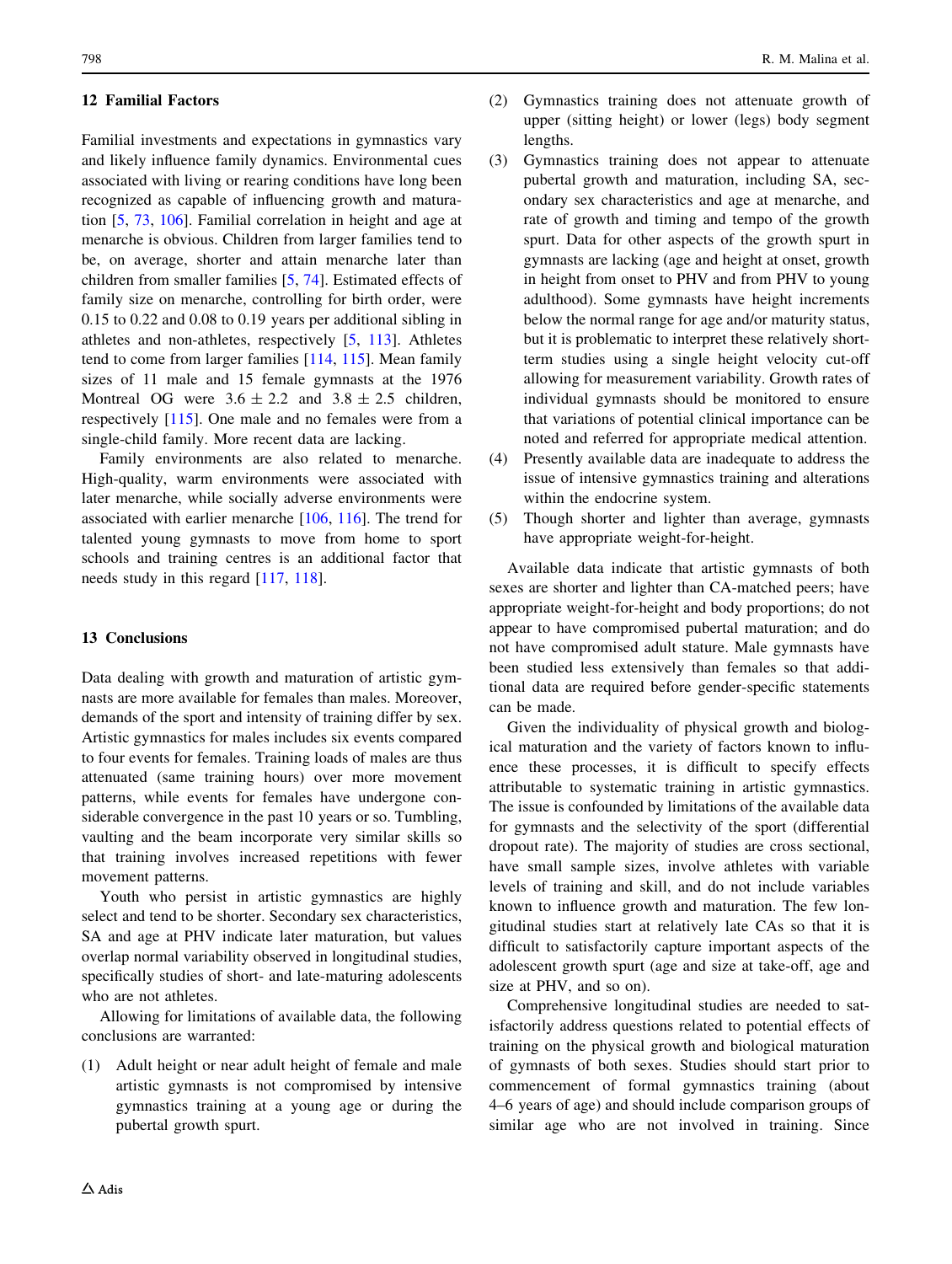<span id="page-16-0"></span>gymnasts tend to demonstrate patterns of growth characteristic of short-, late-maturing youth with short parents, it is important that comparison groups also demonstrate these characteristics. An indicator of biological maturation that spans early childhood through adolescence is essential, as is a measure of pubertal maturation that incorporates systematic assays of hormonal changes. Finally, studies should also include measures of other variables known to effect growth and maturation, such as dietary intake, family size and related characteristics and, of course, indicators of training time, intensity and environment.

There is also a need to recognize the individuality of responses to training and to specify details of training beyond hours per week. This would permit better understanding of the energetic, physiological and biomechanical demands and the technical complexities of training and competition in artistic gymnastics for girls and boys. This should be done in the context of the growth and biological maturation of the young athletes, which should be monitored longitudinally from childhood through adolescence into young adulthood. Given the national and international attention to gymnastics, the overall environment of the sport needs systematic evaluation. Such a comprehensive approach would provide a broader framework within which to address the basic questions and related issues considered in this report.

Acknowledgments The authors would like to acknowledge and thank the Fédération Internationale de Gymnastique (FIG) for funding this conference and for giving the participants complete and free control over the content and manner of discussions. They would also like to thank the President, Prof. Bruno Grandi, and the Secretary General, Mr. André Gueisbuhler, for opening and closing the colloquium and to the 1st Vice President, Dr. Michel Léglise, for attending the first day. No funds were provided for the preparation of the paper and none of the authors have any conflicts of interest directly related to the content of this paper.

Open Access This article is distributed under the terms of the Creative Commons Attribution Noncommercial License which permits any noncommercial use, distribution, and reproduction in any medium, provided the original author(s) and the source are credited.

## References

- 1. Malina RM. Physical growth and biological maturation of young athletes. Exerc Sport Sci Rev. 1994;22:389–433.
- 2. Malina RM. Growth and maturation of elite female gymnasts: is training a factor? In: Zemel B, Eveleth PB, Johnston FE, editors. Human growth in context. London: Smith-Gordon; 1999. p. 291–301.
- 3. Beunen GP, Malina RM, Thomis M. Physical growth and maturation of female gymnasts. In: Johnston FE, Zemel B, Eveleth PB, editors. Human growth in context. London: Smith-Gordon; 1999. p. 281–9.
- 4. Claessens AL. Elite female gymnasts: a kinanthropometric overview. In: Johnston FE, Zemel B, Eveleth PB, editors.

Human growth in context. London: Smith-Gordon; 1999. p. 273–80.

- 5. Malina RM, Bouchard C, Bar-Or O. Growth, maturation, and physical activity. 2nd ed. Champaign: Human Kinetics; 2004.
- 6. Claessens AL. Growth and maturity status of elite female gymnasts: state of the art. In: Proceedings of the 10th sport kinetics conference (lecture), Belgrade; 2007.
- 7. Official Website of the Beijing 2008 Olympic Games. Female artistic gymnasts; 2008. <http://en.beijing2008.cn/> (Accessed 26 Feb 2009).
- 8. Ziemilska A. Wpływ Intensywnego Treningu Gimnastycznego na Rozwo´j Somatyczny i Dojrzewanie Dzieci. Warsaw: Akademia Wychowania Fizycznego; 1981.
- 9. Ziemilska A. Effects of intensive gymnastics training on growth and maturation of children. Biol Sport. 1985;8:279–94.
- 10. Jost-Relyveld A, Sempé M. Analyse de la croissance et de la maturation squelettique de 80 jeunes gymnastes internationaux. Pediatrie. 1982;37:247–62.
- 11. Jahreis G, Kauf E, Frohner G, et al. Influence of intensive exercise on insulin-like growth factor I, thyroid and steroid hormones in female gymnasts. Growth Regul. 1991;1:95–9.
- 12. Theintz GE, Howald H, Weiss U, et al. Evidence for a reduction of growth potential in adolescent female gymnasts. J Pediatr. 1993;122:306–13.
- 13. Lindholm C, Hagenfeldt K, Ringertz B-M. Pubertal development in elite juvenile gymnasts: effects of physical training. Acta Obstet Gynecol Scand. 1994;73:269–73.
- 14. Tofler IR, Stryer BK, Micheli LJ, Herman LR. Physical and emotional problems of elite female gymnasts. N Eng J Med. 1996;335:281–3.
- 15. Georgopolous NA, Markou KB, Theodoropoulou A, et al. Growth, pubertal development, skeletal maturation and bone mass acquisition in athletes. Hormones. 2004;3:233–43.
- 16. Georgopolous NA, Theodoropoulou A, Leglise M, et al. Growth and skeletal maturation in male and female artistic gymnasts. J Clin Endocrinol Metab. 2004;89:4377–82.
- 17. Markou KB, Mylonas P, Theodoropoulou A, et al. The influence of intensive physical exercise on bone acquisition in adolescent elite female and male artistic gymnasts. J Clin Endocrinol Metab. 2004;89:4383–7.
- 18. Theodoropoulou A, Markou KB, Vagenakis GA, et al. Delayed but normally progressed puberty is more pronounced in artistic compared with rhythmic elite gymnasts due to the intensity of training. J Clin Endocrinol Metab. 2005;90:6022–7.
- 19. Caine D, Lewis R, O'Connor P, et al. Does gymnastics training inhibit growth of females? Clin J Sports Med. 2001;11:260–70.
- 20. Caine D, Bass S, Daly R. Does elite competition inhibit growth and delay maturation in some gymnasts? Quite possibly. Pediatr Exerc Sci. 2003;15:360–72.
- 21. Daly RM, Caine D, Bass SL, et al. Growth of highly versus moderately trained competitive female artistic gymnasts. Med Sci Sports Exerc. 2005;37:1053–60.
- 22. Baxter-Jones ADG, Maffulli N, Mirwald RL. Does elite competition inhibit growth and delay maturation in some gymnasts? Probably not. Pediatr Exerc Sci. 2003;15:373–82.
- 23. Georgopoulos NA, Markou KB, Theodoropoulou A, et al. Growth retardation in artistic compared with rhythmic elite female gymnasts. J Clin Endocrinol Metab. 2002;87:3169–73.
- 24. Hartley GL. A comparative view of talent selection for sport in two socialist states—the USSR and the DDR—with particular reference to gymnastics. In: The growing child in competitive sport: proceedings of the BANC International Congress; 1987, Cardiff: The National Coaching Foundation; 1988. p. 50–6.
- 25. Baxter-Jones ADG, Helms PJ. Effects of training at a young age: a review of the Training of Young Athletes (TOYA) study. Pediatr Exerc Sci. 1996;8:310–27.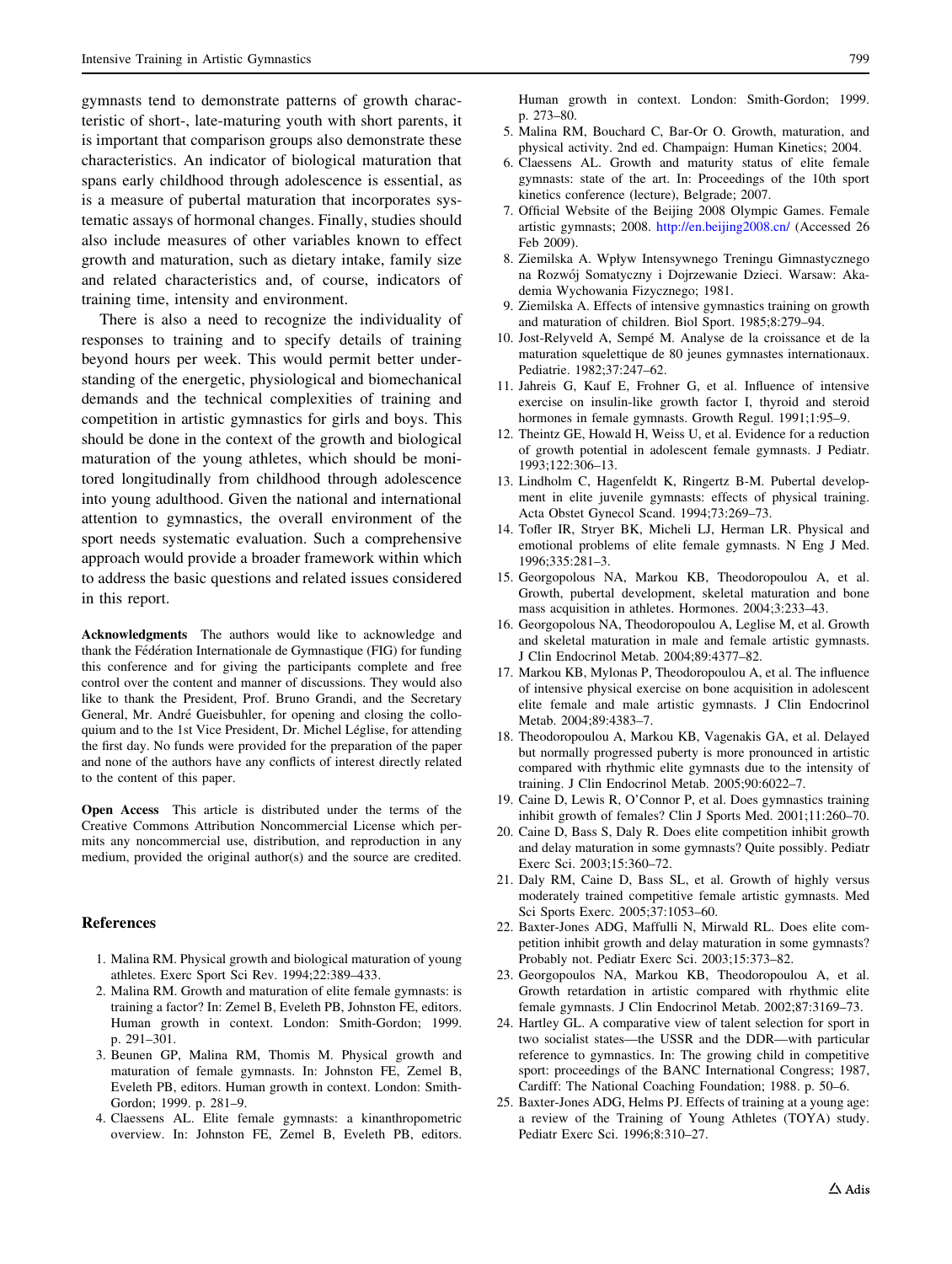- <span id="page-17-0"></span>26. Rowley S. Training of Young Athletes study: TOYA and intensive training. London: The Sports Council; 1993.
- 27. USA Gymnastics. Coaching elite athletes, no date. [http://www.](http://www.usa-gymnastics.org/pages/women/pages/coaching_elite_athletes.html) [usa-gymnastics.org/pages/women/pages/coaching\\_elite\\_athletes.](http://www.usa-gymnastics.org/pages/women/pages/coaching_elite_athletes.html) [html](http://www.usa-gymnastics.org/pages/women/pages/coaching_elite_athletes.html) (Accessed 3 Feb 2011).
- 28. Ridley K, Ainsworth BE, Olds S. Development of a compendium of energy expenditures for youth. Int J Behav Nutr Phys Act. 2008;5:45–52.
- 29. Ridley K, Olds TS. Assigning energy costs to activities in children: a review and synthesis. Med Sci Sports Exerc. 2008;40:1439–46.
- 30. Laing EM, Wilson AR, Modlesky CM, et al. Initial years of recreational artistic gymnastics training improves lumbar spine bone mineral accrual in 4- to 8-year-old females. J Bone Miner Res. 2005;20:509–19.
- 31. Daly RM, Rich PA, Klein R. Hormonal responses to physical training in high-level peripubertal male gymnasts. Eur J Appl Physiol. 1998;79:74–81.
- 32. Daly RM, Rich PA, Klein R, et al. Effects of high-impact exercise on ultrasonic and biochemical indices of skeletal status: a prospective study in young male gymnasts. J Bone Miner Res. 1999;14:1222–30.
- 33. Caine D, Caine D, Cochrane B, et al. An epidemiologic investigation of injuries affecting young competitive female gymnasts. Am J Sports Med. 1989;17:811–20.
- 34. Bouchard C, Malina RM, Perusse L. Genetics of fitness and physical performance. Champaign: Human Kinetics; 1997.
- 35. O'Kane JW, Levy MA, Pietila K, et al. Survey of injuries in Seattle area level 4–10 club gymnasts. Clin J Sports Med. 2011;21:486–92.
- 36. Erlandson MC, Kontulainen SA, Chilibeck PD, et al. Bone mineral accrual in 4- to 10-year-old precompetitive, recreational gymnasts: a 4-year longitudinal study. J Bone Miner Res. 2011;26:1313–20.
- 37. Peltenburg AL, Erich WBM, Bernink MJE, et al. Biological maturation, body composition, and growth of female gymnasts and control groups of schoolgirls and girl swimmers, aged 8 to 14 years: a cross-sectional survey of 1064 girls. Int J Sports Med. 1984;5:36–42.
- 38. Theintz GE, Howald H, Allemann Y, et al. Growth and pubertal development of young female gymnasts and swimmers: a correlation with parental data. Int J Sports Med. 1989;10:87–91.
- 39. Peltenburg AL, Erich WBM, Zonderland ML, et al. A retrospective growth study of female gymnasts and girl swimmers. Int J Sports Med. 1984;5:262–7.
- 40. Damsgaard R, Bencke J, Matthiesen G, et al. Is prepubertal growth adversely affected by sport? Med Sci Sports Exerc. 2000;32:1698–703.
- 41. Keller E, Fröhner G. Growth and development of boys with intensive training in gymnastics during puberty. In: Laron Z, Rogol AD, editors. Hormones and sport. New York: Raven Press; 1989. p. 11–20.
- 42. Erlandson MC, Sherar LB, Mirwald RL, et al. Growth and maturation of adolescent female gymnasts, swimmers, and tennis players. Med Sci Sports Exerc. 2008;40:34–42.
- 43. Baxter-Jones ADG, Helms P, Maffulli N, et al. Growth and development of male gymnasts, swimmers, soccer and tennis players: a longitudinal study. Ann Hum Biol. 1995;22:381–94.
- 44. Tönz O, Stronski SM, Gmeiner CYK. Wachstum und Pubertät bei 7- bis 16 jahrigen Kunstturneirinnen: eine prospektive Studie. Schweiz med Wschr. 1990;120:10–20.
- 45. USA Gymnastics. Do you know your stats? Indianapolis: USA Gymnastics; 2009. p. 32–4.
- 46. Claessens AL, Lefevre J. Morphological and performance characteristics as drop-out indicators in female gymnasts. J Sports Med Phys Fitness. 1998;38:305–9.
- 47. Council of Europe, Committee for the Development of Sport. EUROFIT: handbook for the EUROFIT tests of physical fitness. Rome: Council of Europe; 1998.
- 48. Lindner KJ, Caine DJ, Johns DP. Withdrawal predictors among physical and performance characteristics of female competitive gymnasts. J Sports Sci. 1991;9:259–72.
- 49. Roche AF, Davila GH. Late adolescent growth in stature. Pediatrics. 1972;50:874–80.
- 50. Khamis HJ, Roche AF. Growth outcome of ''normal'' short children who are retarded in skeletal maturation. J Pediatr Endocrinol Metab. 1995;8:85–96.
- 51. Kozieł SM. Combined effects of the tempo of maturation and midparent height on the shape of individual growth curves. Am J Hum Biol. 1997;9:555–63.
- 52. Rekers-Mombarg LTM, Cole TJ, Massa GG, et al. Longitudinal analysis of growth in children with idiopathic short stature. Ann Hum Biol. 1997;24:569–83.
- 53. Brämswig JH, Fasse M, Holthoff M-L, et al. Adult height in boys and girls with untreated short stature and constitutional delay of growth and puberty: accuracy of five different methods of height prediction. J Pediatr. 1990;117:886–91.
- 54. Jancarik A, Salmela JH. Longitudinal changes in physical, organic and perceptual factors in Canadian male gymnasts. In: Petiot B, Salmela JH, Hoshizaki TB, editors. World identification systems for gymnastic talent. Montreal: Sport Psyche Editions; 1987. p. 151–9.
- 55. Bielicki T, Szklarska A, Welon Z, et al. Nierówności społeczne w Polsce: antropologiczne badania poborowyczh w trzydziestoleciu 1965–1995. Monographs of the Institute of Anthropology, No 16. Wroclaw: Polish Academy of Sciences; 1997.
- 56. Bielicki T, Malina RM, Waliszko H. Monitoring the dynamics of social stratification: statural variation among Polish conscripts in 1976 and 1986. Am J Hum Biol. 1992;4:345–52.
- 57. Buckler JMH, Brodie DA. Growth and maturity characteristics of schoolboy gymnasts. Ann Hum Biol. 1977;4:455–63.
- 58. Thomis M, Claessens AL, Lefevre J, et al. Adolescent growth spurts in female gymnasts. J Pediatr. 2005;146:239–44.
- 59. Caldarone G, Leglise M, Giampietro M, et al. Anthropometric measurements, body composition, biological maturation and growth predictions in young female gymnasts of high agonistic level. J Sports Med. 1986;26:263–73.
- 60. Caldarone G, Leglise M, Giampietro M, et al. Anthropometric measurements, body composition, biological maturation and growth predictions in young male gymnasts of high agonistic level. J Sports Med. 1986;26:406–15.
- 61. Claessens AL, Lefevre J, Beunen GP, Malina RM. Maturityassociated variation in the body size and proportions of elite female gymnasts 14–17 years of age. Eur J Pediatr. 2006;165:186–92.
- 62. Bass S, Bradney M, Pearce G, et al. Short stature and delayed puberty in gymnasts: influence of selection bias on leg length and the duration of training on trunk length. J Pediatr. 2000;136:149–55.
- 63. Daly RM, Rich PA, Klein R, et al. Short stature in competitive prepubertal and early pubertal male gymnasts: the results of selection bias or intense training. J Pediatr. 2000;137:510–6.
- 64. Roche AF, Malina RM. Manual of physical status and performance in childhood, vol. 1. Physical status. New York: Plenum; 1983.
- 65. Malina RM. Skeletal age and age verification in youth sport. Sports Med. 2011;41:925–47.
- 66. Bass S, Pearce G, Bradney M, et al. Exercise before puberty may confer residual benefits in bone density in adulthood: studies in active prepubertal and retired female gymnasts. J Bone Miner Res. 1998;13:500–7.
- 67. Duvallet A, Leglise M, Auberge T, et al. Etude radiologique des lésions osseuses du poignet du sportif : a propos de 98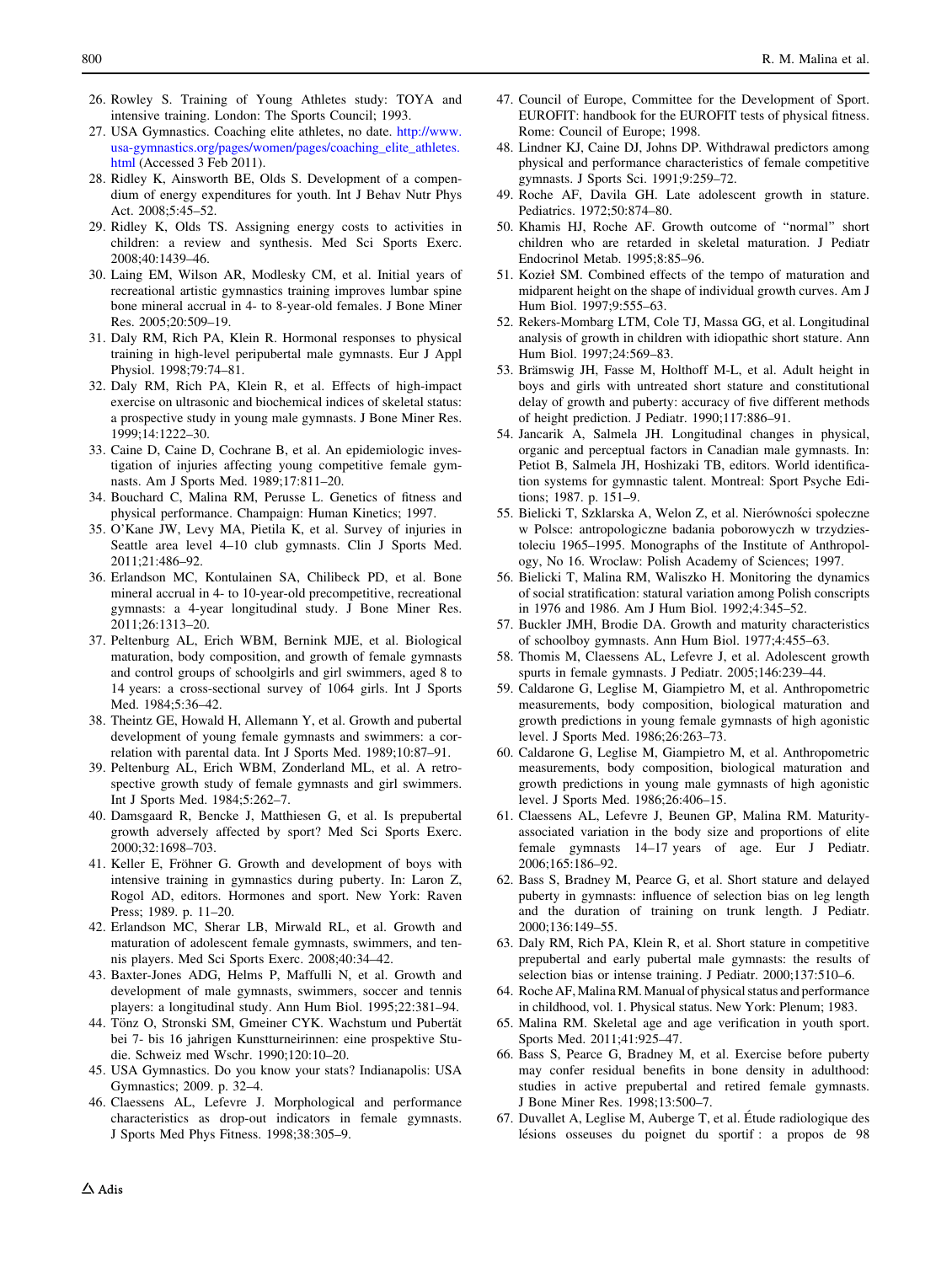<span id="page-18-0"></span>radiographies du poignet et de la main gauche chez le gymnaste junior Européen de haut niveau. Cinésiologie. 1983;22:157–62.

- 68. Rich PA, Fulton A, Ashton J, et al. Training and testosterone in elite young gymnasts. Aust J Sci Med Sport. 1992;24:68–72.
- 69. Weimann E, Witzel C, Schwidergall S, et al. Peripubertal perturbations in elite gymnasts caused by sport specific training regimes and inadequate nutritional intake. Int J Sports Med. 2000;21:210–5.
- 70. Zemel BS, Johnston FE. Applications of the Preece–Baines growth model to cross-sectional data: problems of validity and interpretation. Am J Hum Biol. 1994;6:563–70.
- 71. Mirwald RL, Baxter-Jones ADG, Bailey DA, et al. An assessment of maturity from anthropometric measurements. Med Sci Sports Exerc. 2002;24:689–94.
- 72. Nurmi-Lawton JA, Baxter-Jones AD, Mirwald RL, et al. Evidence of sustained skeletal benefits from impact-loading exercise in young females: a 3-year longitudinal study. J Bone Miner Res. 2004;19:314–22.
- 73. Irurtia Amigo A, Busquets Faciabén A, Evrard MM, et al. Height, weight, somatotype and body composition in elite Spanish gymnasts from childhood to adulthood. Apunts Med Esport. 2009;161:18–28.
- 74. Tanner JM. Growth at adolescence. 2nd ed. Oxford: Blackwell Scientific Publications; 1962.
- 75. Geithner CA, Woynarowska B, Malina RM. The adolescent spurt and sexual maturation in girls active and not active in sport. Ann Hum Biol. 1998;25:415–23.
- 76. Gurd B, Klentrou P. Physical and pubertal development in young male gymnasts. J Appl Physiol. 2003;95:1011–5.
- 77. Malina RM, Ryan RC, Bonci CM. Age at menarche in athletes and their mothers and sisters. Ann Hum Biol. 1994;21:417–22.
- 78. Baxter-Jones ADG, Helms P, Baines-Preece J, et al. Menarche in intensively trained gymnasts, swimmers and tennis players. Ann Hum Biol. 1994;21:407–15.
- 79. Theintz G. Endocrine adaptation to intensive physical training during growth. Clin Endocrinol. 1994;41:267–72.
- 80. Loucks AB. The response of luteinizing hormone pulsatility to 5 days of low energy availability disappears by 14 years of gynecological age. J Clin Endocrinol Metab. 2006;91:3158–64.
- 81. Loucks AB, Thuma JR. Luteinizing hormone pulsatility is disrupted at a threshold of energy availability in regularly menstruating women. J Clin Endocrinol Metab. 2003;88:297–311.
- 82. Shackleton C. Clinical steroid mass spectrometry: a 45-year history culminating in HPLA-MS/MS becoming an essential tool for patient diagnosis. J Steroid Biochem Mol Biol. 2010;121:481–90.
- 83. Stanczyk FZ, Clarke NJ. Advantages and challenges of mass spectrometry assays for steroid hormones. J Steroid Biochem Mol Biol. 2010;121:491–5.
- 84. Peltenburg AL, Erich WBM, Thijssen JJH, et al. Sex hormone profiles of premenarcheal athletes. Eur J Appl Physiol. 1984;52:385–92.
- 85. De Ridder CM, Zonderland ML, Thijssen JJH, et al. The onset of puberty and the availability of sex steroids in female gymnasts. Am J Hum Biol. 1993;5:251–7.
- 86. Soliman AT, Hassan AEHI, Aref MK, et al. Serum insulin-like growth factors (IGF) I and II concentrations and GH and insulin responses to arginine in children with protein-energy malnutrition before and after nutritional rehabilitation. Pediatr Res. 1986;20:1122–30.
- 87. Weimann E. Gender-related differences in elite gymnasts: the female athlete triad. J Appl Physiol. 2002;92:2146–52.
- 88. Press A. Old too soon, wise too late? Newsweek (10 Aug), 1992. p. 22–4. [http://www.thedailybeast.com/newsweek/1992/08/09/old](http://www.thedailybeast.com/newsweek/1992/08/09/old-too-soon-wise-too-late.html)[too-soon-wise-too-late.html](http://www.thedailybeast.com/newsweek/1992/08/09/old-too-soon-wise-too-late.html) (Accessed 4 Apr 2013).
- 89. Prieser U. Faszinierende Artistik oder "Kindersmißbrauch" wie jung dürfen Kunstturnerinnen sein? Die Hochleistungskinder. Die Zeit. 1992; Dec 11; p. 22.
- 90. Becker D, Brown B. USA gymnastics, IOC try to tackle eating disorders. USA Today. 1995;21:10C.
- 91. Ryan J. Little girls in pretty boxes: the making and breaking of elite gymnastics and figure skaters. New York: Doubleday; 1995.
- 92. O'Connor PJ, Lewis RD, Boyd A. Health concerns of artistic women gymnasts. Sports Med. 1996;21:321–5.
- 93. Schwidergall S, Weimann E, Witzel C, et al. Ernährungsverhalten bei weiblichen und männlichen Hochleistungsturnern. Wien Med Wochenschr. 1998;148:243–4.
- 94. Davies PSW, Feng J-Y, Crisp JA, et al. Total energy expenditure and physical activity in young Chinese gymnasts. Pediatr Exerc Sci. 1997;9:243–52.
- 95. Lindholm C, Hagenfeldt K, Hagman U. A nutrition study of juvenile elite gymnasts. Acta Paediatr. 1995;84:273–7.
- 96. Deutz RC, Bernadot D, Martin DE, et al. Relationship between energy deficits and body composition in elite female gymnasts and runners. Med Sci Sports Exerc. 2000;32:659–68.
- 97. Cole TJ, Flegal KM, Nicholls D, et al. Body mass index cut offs to define thinness in children and adolescents: international survey. Br Med J. 2007;335:194–201.
- 98. Freedman DS, Wang J, Maynard LM, et al. Relation of BMI to fat and far-free mass among children and adolescents. Int J Obes. 2005;29:1–8.
- 99. Associated Press. Earlier state media report listed gymnast He's age as 13; 2008. [http://sports.espn.go.com/oly/summer08/](http://sports.espn.go.com/oly/summer08/gymnastics/news/story?id=3534544) [gymnastics/news/story?id=3534544](http://sports.espn.go.com/oly/summer08/gymnastics/news/story?id=3534544) (Accessed 14 Aug 2008).
- 100. Associated Press. Chinese gymnasts cleared, but two from 2000 games still eyed; 2008. [http://sports.espn.go.com/oly/](http://sports.espn.go.com/oly/gymnastics/news/story?id=3619325) [gymnastics/news/story?id=3619325](http://sports.espn.go.com/oly/gymnastics/news/story?id=3619325) (Accessed 1 Oct 2008).
- 101. Macur J. A visit to the athletes' village to see the (perhaps underage) Chinese gymnasts. New York Times; 2008. [http://beijing2008.blogs.nytimes.com/2008/08/03/a-visit-to-the](http://beijing2008.blogs.nytimes.com/2008/08/03/a-visit-to-the-athletes-village-to-see-the-perhaps-underage-chinese-gymnasts/?scp=1&sq=Macur%20A%20visit%20to%20the%20athletes%20village%203%20%22August%202008%22&st=cse)[athletes-village-to-see-the-perhaps-underage-chinese-gymnasts/](http://beijing2008.blogs.nytimes.com/2008/08/03/a-visit-to-the-athletes-village-to-see-the-perhaps-underage-chinese-gymnasts/?scp=1&sq=Macur%20A%20visit%20to%20the%20athletes%20village%203%20%22August%202008%22&st=cse) [?scp=1&sq=Macur%20A%20visit%20to%20the%20athletes%](http://beijing2008.blogs.nytimes.com/2008/08/03/a-visit-to-the-athletes-village-to-see-the-perhaps-underage-chinese-gymnasts/?scp=1&sq=Macur%20A%20visit%20to%20the%20athletes%20village%203%20%22August%202008%22&st=cse) [20village%203%20%22August%202008%22&st=cse](http://beijing2008.blogs.nytimes.com/2008/08/03/a-visit-to-the-athletes-village-to-see-the-perhaps-underage-chinese-gymnasts/?scp=1&sq=Macur%20A%20visit%20to%20the%20athletes%20village%203%20%22August%202008%22&st=cse) (Accessed 12 Aug 2008).
- 102. Roche AF, Himes JH. Incremental growth charts. Am J Clin Nutr. 1980;33:2041–52.
- 103. Lindsay R, Feldkamp M, Harris D, et al. Utah Growth Study: growth standards and the prevalence of growth hormone deficiency. J Pediatr. 1994;125:29–35.
- 104. Baumgartner RN, Roche AF, Himes JH. Incremental growth tables: supplementary to previously published charts. Am J Clin Nutr. 1986;43:711–22.
- 105. Prader A, Largo RH, Molinari L, et al. Physical growth of Swiss children from birth to 20 years of age: First Zurich Longitudinal Study of Growth and Development. Helvet Paediatr Acta. 1989;Suppl 52:1–125.
- 106. Ellis BJ. Timing of pubertal maturation in girls: an integrated life history approach. Psychol Bull. 2004;130:920–58.
- 107. Ackland T, Elliott B, Richards R. Growth in body size affects rotational performance in women's gymnastics. Sports Biomech. 2003;2:163–76.
- 108. Cumming SP, Eisenmann JC, Smoll FL, et al. Body size and perceptions of coaching behaviors by adolescent female athletes. Psychol Sport Exerc. 2005;6:693–705.
- 109. Cumming SP, Smith RE, Grossbard JR, et al. Body size, coping strategies, and mental health in adolescent female athletes. Int J Sports Sci Coach. 2012;7:515–26.
- 110. Theintz G, Ladame F, Kehre E, et al. Prospective study of psychological development of adolescent female athletes: initial assessment. J Adolesc Health. 1994;15:258–62.